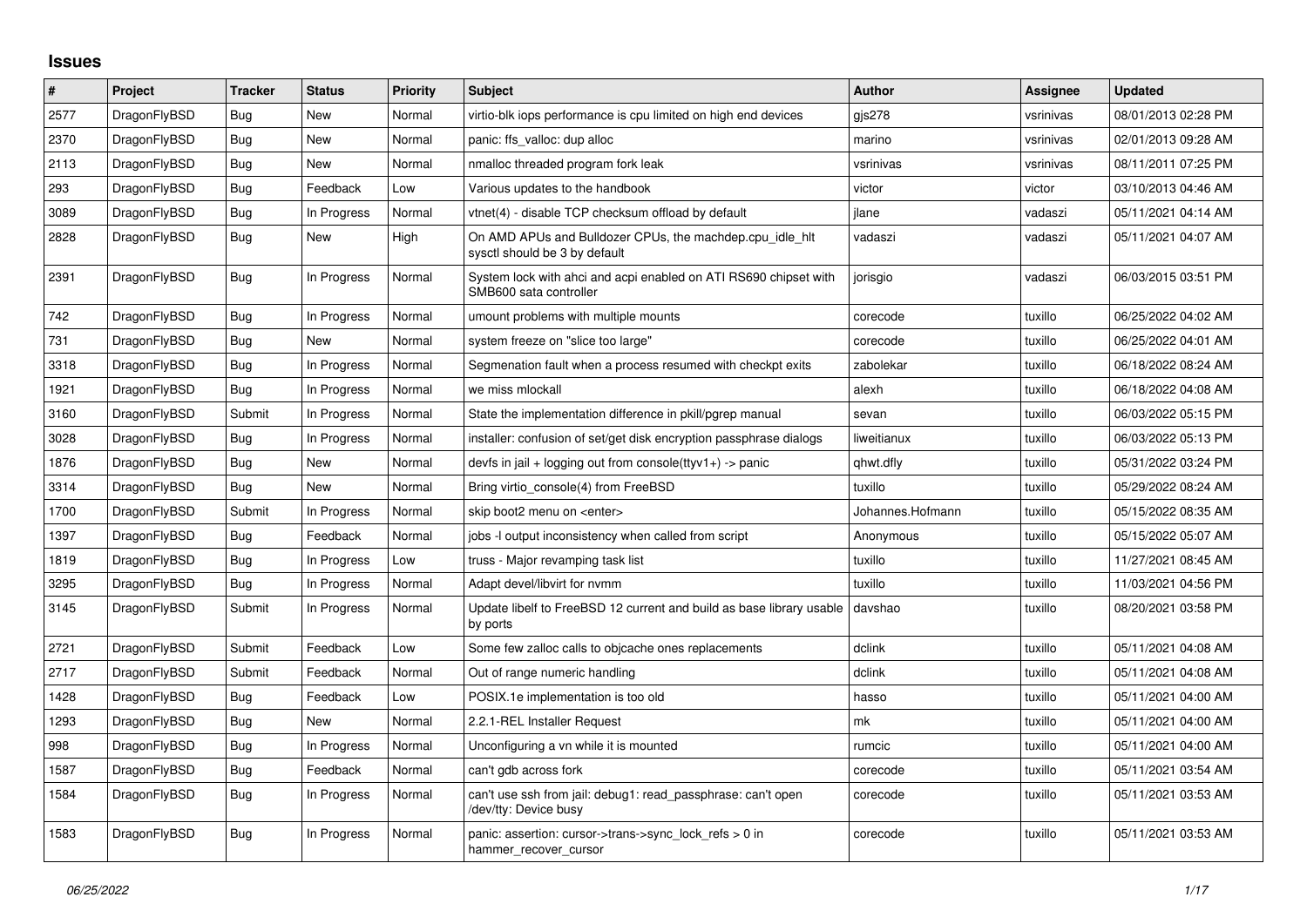| $\#$ | Project      | <b>Tracker</b> | <b>Status</b> | <b>Priority</b> | <b>Subject</b>                                                                               | <b>Author</b>  | <b>Assignee</b> | <b>Updated</b>      |
|------|--------------|----------------|---------------|-----------------|----------------------------------------------------------------------------------------------|----------------|-----------------|---------------------|
| 1556 | DragonFlyBSD | Bug            | New           | Normal          | many processes stuck in "hmrrcm", system unusable                                            | corecode       | tuxillo         | 05/11/2021 03:52 AM |
| 1547 | DragonFlyBSD | <b>Bug</b>     | In Progress   | Normal          | disklabel64 automatic sizing                                                                 | corecode       | tuxillo         | 05/11/2021 03:52 AM |
| 1528 | DragonFlyBSD | <b>Bug</b>     | In Progress   | Normal          | ktrace does not show proper return values for pipe(2)                                        | corecode       | tuxillo         | 05/11/2021 03:52 AM |
| 1475 | DragonFlyBSD | Bug            | In Progress   | Normal          | kernel blocks with low memory and syscons setting a high res mode<br>' scrollback            | corecode       | tuxillo         | 05/11/2021 03:52 AM |
| 1474 | DragonFlyBSD | <b>Bug</b>     | New           | Normal          | ithread 1 unexpectedly rescheduled                                                           | corecode       | tuxillo         | 05/11/2021 03:52 AM |
| 1469 | DragonFlyBSD | <b>Bug</b>     | In Progress   | Normal          | Hammer history security concern                                                              | corecode       | tuxillo         | 05/11/2021 03:52 AM |
| 1442 | DragonFlyBSD | Bug            | New           | Normal          | blocking SIGSEGV and triggering a segment violation produces an<br>all CPU consuming process | corecode       | tuxillo         | 05/11/2021 03:52 AM |
| 1440 | DragonFlyBSD | Bug            | New           | Normal          | ptrace/gdb doesn't work after process blocks SIGTRAP                                         | corecode       | tuxillo         | 05/11/2021 03:52 AM |
| 1287 | DragonFlyBSD | Bug            | Feedback      | Normal          | altg configuration doesn't work                                                              | corecode       | tuxillo         | 05/11/2021 03:51 AM |
| 1198 | DragonFlyBSD | Bug            | New           | High            | DDB loops panic in db_read_bytes                                                             | corecode       | tuxillo         | 05/11/2021 03:51 AM |
| 1030 | DragonFlyBSD | <b>Bug</b>     | In Progress   | Normal          | msdosfs umount panic                                                                         | corecode       | tuxillo         | 05/11/2021 03:51 AM |
| 911  | DragonFlyBSD | <b>Bug</b>     | Feedback      | Normal          | kldload/kernel linker can exceed malloc reserve and panic system                             | corecode       | tuxillo         | 05/11/2021 03:51 AM |
| 901  | DragonFlyBSD | Bug            | Feedback      | Normal          | route show needs to get data from all cpus                                                   | corecode       | tuxillo         | 05/11/2021 03:50 AM |
| 847  | DragonFlyBSD | Bug            | Feedback      | Normal          | processes getting stuck on mount point                                                       | corecode       | tuxillo         | 05/11/2021 03:50 AM |
| 781  | DragonFlyBSD | <b>Bug</b>     | In Progress   | Normal          | fdisk uses wrong geometry on usb flash drives                                                | corecode       | tuxillo         | 05/11/2021 03:50 AM |
| 2438 | DragonFlyBSD | Submit         | Feedback      | Normal          | <b>TRIM</b> fixes                                                                            | Anonymous      | tuxillo         | 05/11/2021 03:45 AM |
| 2358 | DragonFlyBSD | <b>Bug</b>     | In Progress   | Normal          | DFBSD v3.0.2.32.g928ca - panic: hammer: insufficient undo FIFO<br>space!                     | tuxillo        | tuxillo         | 05/10/2021 02:50 AM |
| 3205 | DragonFlyBSD | <b>Bug</b>     | Feedback      | High            | Go compiler net test failing                                                                 | t dfbsd        | tuxillo         | 05/10/2021 02:45 AM |
| 1390 | DragonFlyBSD | <b>Bug</b>     | In Progress   | Normal          | Use id_t type for {get,set}priority()                                                        | Anonymous      | tuxillo         | 07/05/2019 02:18 AM |
| 2416 | DragonFlyBSD | <b>Bug</b>     | New           | Normal          | ' entry can be removed on mounted nfs filesystem                                             | ftigeot        | tuxillo         | 06/03/2014 04:40 AM |
| 1579 | DragonFlyBSD | <b>Bug</b>     | Feedback      | Normal          | dfly 2.4.1 does not like HP DL360G4p and Smart Array 6400 with<br>MSA <sub>20</sub>          | tomaz.borstnar | tuxillo         | 06/02/2014 02:44 PM |
| 2496 | DragonFlyBSD | Bug            | <b>New</b>    | Normal          | NTFS malloc limit exceeded                                                                   | plasmob        | tuxillo         | 02/19/2013 08:47 AM |
| 2585 | DragonFlyBSD | <b>Bug</b>     | New           | Normal          | Dfly 3.4.3 on ESXi 5.1, HP Smart Array P410 passthrough<br>recognised, but not functioning   | yggdrasil      | swildner        | 05/09/2022 08:14 AM |
| 1714 | DragonFlyBSD | Bug            | New           | Low             | hwpmc                                                                                        | alexh          | swildner        | 08/18/2012 02:03 PM |
| 341  | DragonFlyBSD | Bug            | New           | Normal          | Vinum erroneously repors devices as busy                                                     | corecode       | swildner        | 01/21/2012 04:50 AM |
| 2265 | DragonFlyBSD | <b>Bug</b>     | New           | Normal          | mbsrtowcs does not properly handle invalid mbstate t in ps                                   | c.turner1      | swildner        | 01/10/2012 07:56 PM |
| 2252 | DragonFlyBSD | <b>Bug</b>     | New           | Low             | snd_hda not useable if loaded via /boot/loader.conf                                          | xbit           | swildner        | 12/14/2011 12:23 AM |
| 1769 | DragonFlyBSD | <b>Bug</b>     | New           | Normal          | panic: assertion: tp->tt_msg->tt_cpuid == mycpuid in<br>tcp_callout_active                   | pavalos        | sjg             | 05/15/2022 11:07 AM |
| 1302 | DragonFlyBSD | <b>Bug</b>     | In Progress   | Normal          | Checkpoint regression?                                                                       | sjg            | sjg             | 07/10/2013 05:22 PM |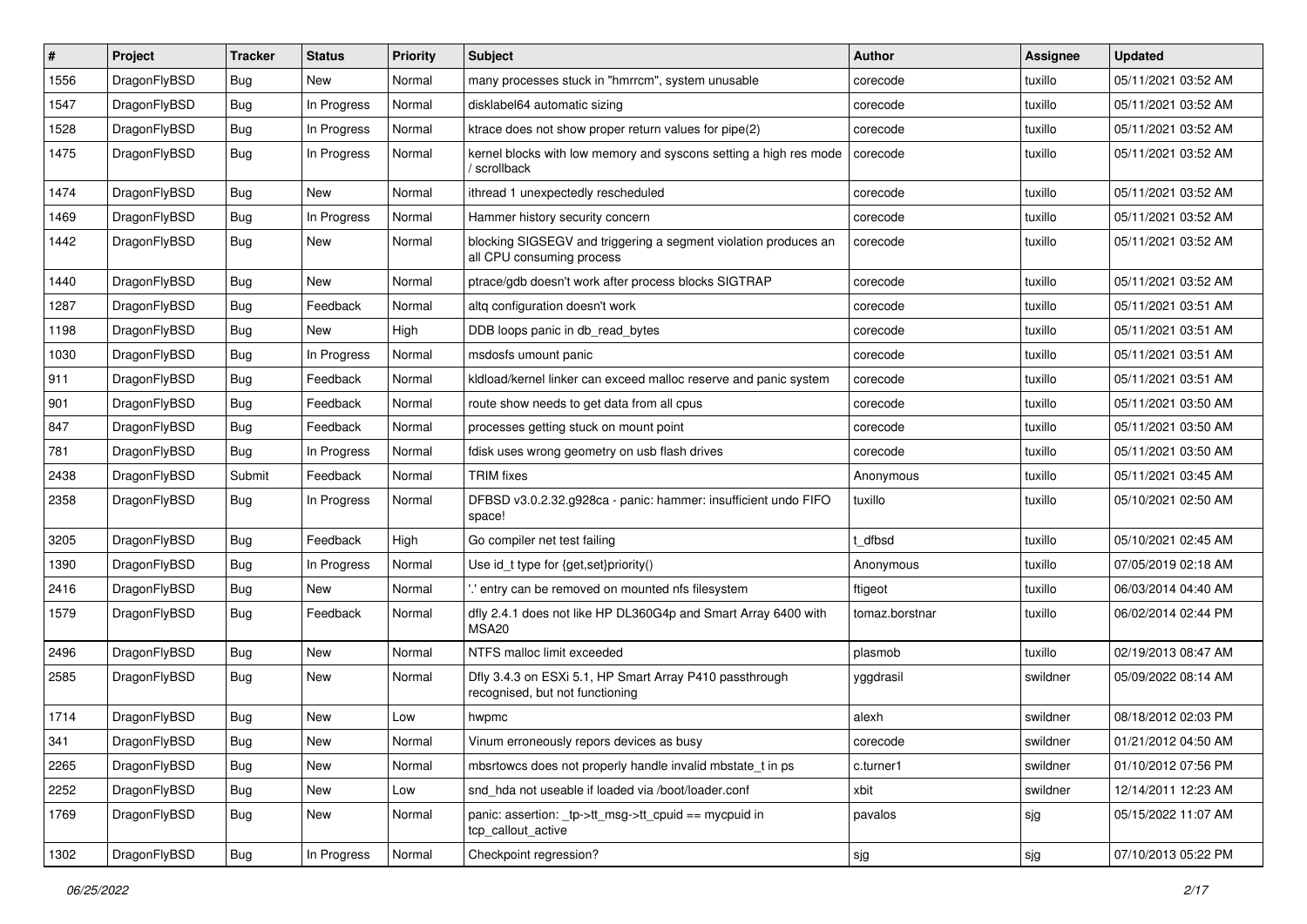| ∦    | Project      | <b>Tracker</b> | <b>Status</b> | <b>Priority</b> | Subject                                                                                                                                                  | <b>Author</b> | Assignee  | <b>Updated</b>      |
|------|--------------|----------------|---------------|-----------------|----------------------------------------------------------------------------------------------------------------------------------------------------------|---------------|-----------|---------------------|
| 1532 | DragonFlyBSD | Bug            | New           | Low             | jemalloc doesn't work on DragonFly                                                                                                                       | hasso         | sjg       | 08/02/2011 01:14 AM |
| 168  | DragonFlyBSD | <b>Bug</b>     | In Progress   | Normal          | Livelocked limit engaged while trying to setup IPW wireless                                                                                              | mschacht      | sepherosa | 05/11/2021 04:05 AM |
| 2825 | DragonFlyBSD | <b>Bug</b>     | New           | High            | 3x dhclient = hanging system (objcache exhausted)                                                                                                        | jaccovonb     | sepherosa | 05/11/2021 03:55 AM |
| 2822 | DragonFlyBSD | Bug            | New           | Normal          | USB 3.0 stick throws "reading primary partition table: error<br>accessing offset 000[] for 152" error, while the stick works on any<br>other OS I tested | revuwa        | profmakx  | 06/29/2015 05:56 AM |
| 600  | DragonFlyBSD | <b>Bug</b>     | New           | Low             | /sys/libkern/karc4random                                                                                                                                 | robin carey5  | profmakx  | 01/19/2015 03:07 AM |
| 2746 | DragonFlyBSD | <b>Bug</b>     | New           | Normal          | some fraction of xterms started from the xmonad window manager<br>get killed with SIGALRM                                                                | isenmann      | profmakx  | 12/28/2014 02:51 AM |
| 679  | DragonFlyBSD | <b>Bug</b>     | <b>New</b>    | Low             | Netgraph backward compatibility for old *LEN constants                                                                                                   | nant          | nant      | 02/18/2014 05:45 AM |
| 2549 | DragonFlyBSD | <b>Bug</b>     | In Progress   | Normal          | netgraph7: Kernel page fault.                                                                                                                            | russiane39    | nant      | 05/10/2013 11:20 PM |
| 1969 | DragonFlyBSD | <b>Bug</b>     | New           | Normal          | pf-related network problem                                                                                                                               | pavalos       | lentferj  | 02/01/2011 06:57 PM |
| 385  | DragonFlyBSD | <b>Bug</b>     | Feedback      | Low             | Mail archive address removal                                                                                                                             | justin        | justin    | 03/09/2013 11:24 AM |
| 1964 | DragonFlyBSD | <b>Bug</b>     | New           | Normal          | iwn (panic assertion : wlan assert serialized)                                                                                                           | sjmm.ptr      | josepht   | 02/01/2011 12:57 PM |
| 1946 | DragonFlyBSD | <b>Bug</b>     | New           | Normal          | ieee80211 panic                                                                                                                                          | pavalos       | josepht   | 01/27/2011 06:00 PM |
| 1593 | DragonFlyBSD | <b>Bug</b>     | Feedback      | Normal          | panic: assertion: $ccb == ap > ap$ err $ccb$ in ahci put err $ccb$                                                                                       | ftigeot       | ftigeot   | 05/15/2022 05:09 AM |
| 3031 | DragonFlyBSD | Submit         | In Progress   | Normal          | Update drm/radeon to Linux 4.7.10 as much as possible                                                                                                    | davshao       | ftigeot   | 08/19/2021 12:33 PM |
| 2870 | DragonFlyBSD | <b>Bug</b>     | New           | High            | Broken text and icons when glamor acceleration is used                                                                                                   | 375gnu        | ftigeot   | 01/31/2016 12:13 AM |
| 1831 | DragonFlyBSD | <b>Bug</b>     | Feedback      | High            | HAMMER "malloc limit exceeded" panic                                                                                                                     | eocallaghan   | dillon    | 06/04/2022 04:38 AM |
| 1411 | DragonFlyBSD | Bug            | Feedback      | Normal          | Burning doesn't work with ahci(4)                                                                                                                        | hasso         | dillon    | 05/11/2021 04:00 AM |
| 3154 | DragonFlyBSD | Submit         | New           | Normal          | Update serial handling in bootloader                                                                                                                     | ddegroot      | dillon    | 11/06/2018 11:21 PM |
| 2819 | DragonFlyBSD | <b>Bug</b>     | In Progress   | Normal          | Random micro system freezes after a week of uptime                                                                                                       | ftigeot       | dillon    | 08/16/2015 08:46 PM |
| 2092 | DragonFlyBSD | Bug            | New           | Normal          | Panic: Bad link elm 0x next->prev != elm                                                                                                                 | masterblaster | dillon    | 12/04/2011 12:49 PM |
| 2037 | DragonFlyBSD | <b>Bug</b>     | Feedback      | Normal          | Panic Bad link elm while building packages                                                                                                               | ftigeot       | dillon    | 04/21/2011 07:20 AM |
| 1127 | DragonFlyBSD | <b>Bug</b>     | Feedback      | Low             | cdrom drive not detected                                                                                                                                 | tgr           | corecode  | 01/15/2015 08:55 AM |
| 2353 | DragonFlyBSD | <b>Bug</b>     | In Progress   | Normal          | panic: assertion "gd->gd_spinlocks_wr == 0" failed in<br>bsd4_schedulerclock                                                                             | jaydg         | alexh     | 11/28/2012 01:57 AM |
| 2100 | DragonFlyBSD | <b>Bug</b>     | Feedback      | Normal          | devfs related panic                                                                                                                                      | sepherosa     | alexh     | 07/10/2011 02:29 PM |
| 1538 | DragonFlyBSD | <b>Bug</b>     | New           | Low             | mountroot should probe file systems                                                                                                                      | corecode      | alexh     | 11/24/2010 06:35 PM |
| 1430 | DragonFlyBSD | <b>Bug</b>     | New           | Normal          | Buggy w(1)?                                                                                                                                              | hasso         | alexh     | 11/24/2010 08:09 AM |
| 3317 | DragonFlyBSD | <b>Bug</b>     | In Progress   | Normal          | Network vtnet0 not working on Hetzner cloud                                                                                                              | mneumann      |           | 06/18/2022 03:55 AM |
| 3316 | DragonFlyBSD | <b>Bug</b>     | New           | Normal          | hammer2_dirent_create() allows creating >1 dirents with the same<br>name                                                                                 | tkusumi       |           | 06/05/2022 12:35 PM |
| 806  | DragonFlyBSD | <b>Bug</b>     | Feedback      | Normal          | boot error on MacBook                                                                                                                                    | tralamazza    |           | 06/04/2022 05:28 AM |
| 2509 | DragonFlyBSD | <b>Bug</b>     | New           | Normal          | Redefinition of DIRBLKSIZ in restore(8)                                                                                                                  | swildner      |           | 06/04/2022 04:40 AM |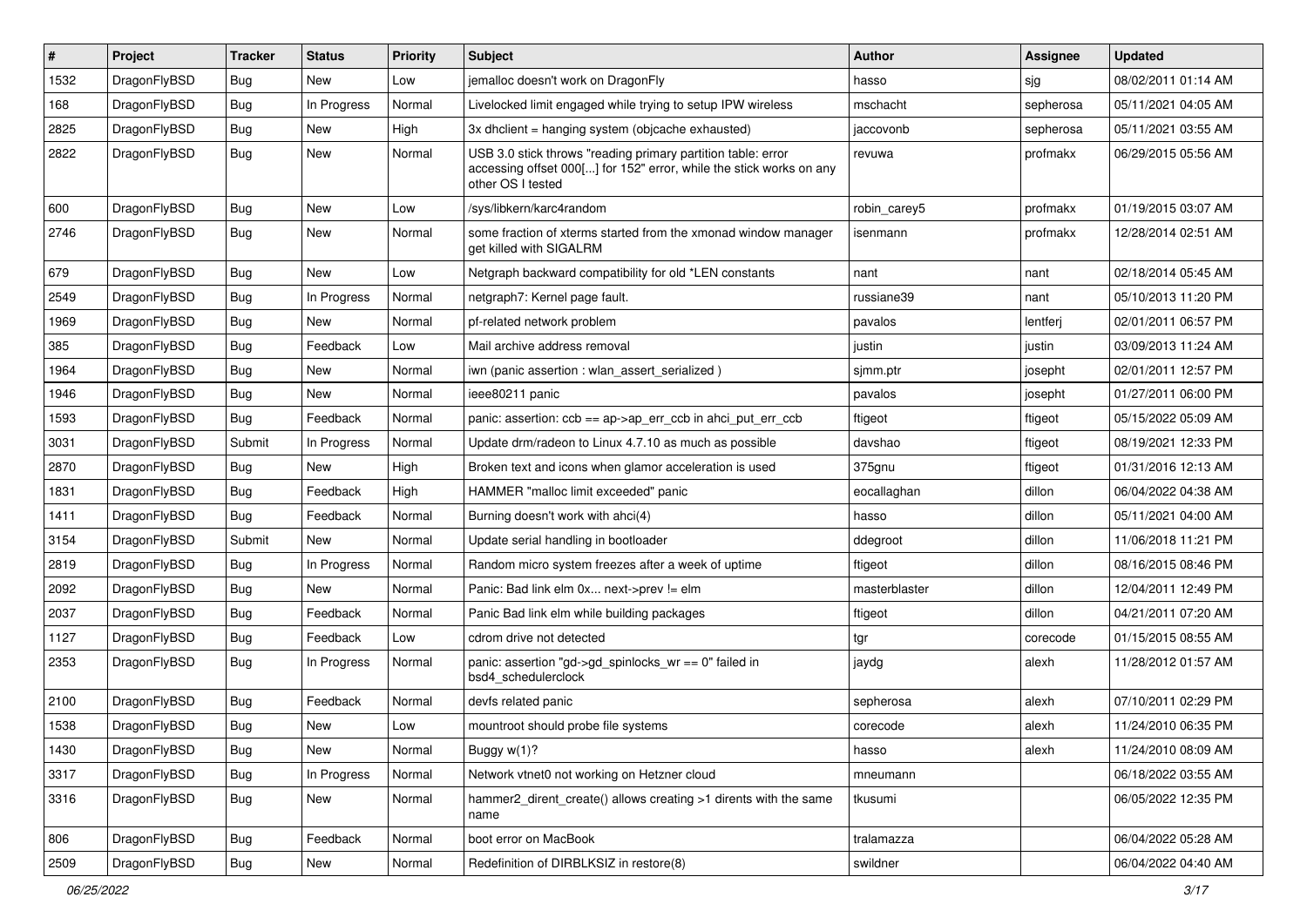| $\sharp$ | Project      | <b>Tracker</b> | <b>Status</b> | <b>Priority</b> | Subject                                                                                                   | Author          | <b>Assignee</b> | <b>Updated</b>      |
|----------|--------------|----------------|---------------|-----------------|-----------------------------------------------------------------------------------------------------------|-----------------|-----------------|---------------------|
| 2360     | DragonFlyBSD | Bug            | In Progress   | Normal          | Wishlist: virtio driver import                                                                            | vsrinivas       |                 | 06/04/2022 04:16 AM |
| 3313     | DragonFlyBSD | <b>Bug</b>     | <b>New</b>    | Normal          | Can't boot from my live USB at all. The kernel loading process<br>hangs.                                  | rempas          |                 | 06/03/2022 12:16 AM |
| 2498     | DragonFlyBSD | Bug            | New           | Normal          | DFBSD v3.2.2-RELEASE - LIST_FIRST(&bp->b_dep) == NULL"<br>failed in vfs vmio release                      | tuxillo         |                 | 05/31/2022 04:09 PM |
| 2495     | DragonFlyBSD | Bug            | New           | High            | DFBSD v3.3.0.960.g553fe7 - ocnt != 0" failed in<br>prop_object_release                                    | tuxillo         |                 | 05/31/2022 04:08 PM |
| 2122     | DragonFlyBSD | Submit         | <b>New</b>    | Normal          | [Review] Fixes to the VFS layer                                                                           | ftigeot         |                 | 05/31/2022 03:25 PM |
| 2042     | DragonFlyBSD | Bug            | New           | Normal          | kernel panic, when run boot0cfg                                                                           | sepherosa       |                 | 05/31/2022 03:01 PM |
| 1975     | DragonFlyBSD | Bug            | <b>New</b>    | Normal          | Applications seg fault in select() and poll()                                                             | rumcic          |                 | 05/31/2022 02:58 PM |
| 243      | DragonFlyBSD | <b>Bug</b>     | Feedback      | Normal          | weird behavior in the shell                                                                               | swildner        |                 | 05/31/2022 02:51 PM |
| 1982     | DragonFlyBSD | Bug            | New           | Low             | There is no linuxulator on x86-64                                                                         | herrgard        |                 | 05/31/2022 02:25 PM |
| 1942     | DragonFlyBSD | Bug            | <b>New</b>    | Normal          | locking against myself in getcacheblk()?                                                                  | qhwt.dfly       |                 | 05/31/2022 02:15 PM |
| 1899     | DragonFlyBSD | Bug            | <b>New</b>    | Normal          | Keyboard doesn't work                                                                                     | fransm          |                 | 05/15/2022 03:32 PM |
| 3312     | DragonFlyBSD | Submit         | New           | Normal          | hammer2: redundant chain modify after chain creation                                                      | tkusumi         |                 | 05/15/2022 01:35 PM |
| 1877     | DragonFlyBSD | <b>Bug</b>     | New           | Normal          | Freeze during 1st hammer cleanup after new install                                                        | elekktretterr   |                 | 05/15/2022 11:43 AM |
| 1818     | DragonFlyBSD | Bug            | New           | Normal          | panic: Bad tailg NEXT (kqueue issue ?)                                                                    | ftigeot         |                 | 05/15/2022 11:40 AM |
| 1836     | DragonFlyBSD | Bug            | New           | Normal          | Incorrect TCP checksum show up in tcpdump                                                                 | robgar1         |                 | 05/15/2022 11:22 AM |
| 1826     | DragonFlyBSD | Bug            | New           | Normal          | panic during boot: assertion so->so_port  in tcp_input                                                    | ftigeot         |                 | 05/15/2022 11:05 AM |
| 1774     | DragonFlyBSD | Bug            | <b>New</b>    | Normal          | New IP header cleanup branch available for testing                                                        | dillon          |                 | 05/15/2022 10:59 AM |
| 1727     | DragonFlyBSD | <b>Bug</b>     | Feedback      | Normal          | CD boot panic (2.6.1) (usb?)                                                                              | kiril           |                 | 05/15/2022 05:10 AM |
| 3029     | DragonFlyBSD | Bug            | New           | Normal          | Running DflyBSD 4.8 on FreeBSD bhyve as a guest                                                           | iron            |                 | 05/13/2022 04:33 AM |
| 3311     | DragonFlyBSD | Bug            | New           | Low             | TrueCrypt support may cause kernel crash                                                                  | arcade@b1t.name |                 | 04/29/2022 06:19 AM |
| 3310     | DragonFlyBSD | <b>Bug</b>     | In Progress   | Normal          | NVMM+QEMU fail to boot with UEFI: Mem Assist Failed<br>[gpa=0xfffffff0]                                   | liweitianux     |                 | 01/11/2022 03:22 PM |
| 3300     | DragonFlyBSD | <b>Bug</b>     | New           | Normal          | Running Xvnc from TigerVNC package through the INETD daemon<br>in TCP WAIT mode fails hard                | adrian          |                 | 01/08/2022 04:25 AM |
| 3301     | DragonFlyBSD | Bug            | <b>New</b>    | Normal          | Gkrellm from the packages is not showing logged in users in main<br>window, logged in users always $== 0$ | adrian          |                 | 01/08/2022 04:24 AM |
| 1947     | DragonFlyBSD | Bug            | <b>New</b>    | Low             | GA-880GM-UD2H (rev. 1.3) AHCI fails to detect disks at the end of<br>the RAID controller                  | eocallaghan     |                 | 11/27/2021 08:46 AM |
| 1559     | DragonFlyBSD | <b>Bug</b>     | New           | Normal          | kernel trap                                                                                               | phma            |                 | 11/27/2021 08:43 AM |
| 1661     | DragonFlyBSD | Bug            | In Progress   | Normal          | panic on password entry mount smb filesystem                                                              | vsrinivas       |                 | 11/27/2021 08:29 AM |
| 1718     | DragonFlyBSD | <b>Bug</b>     | Feedback      | Normal          | IDE disk drive not detected by x86_64 2.6.1 Live CD                                                       | bcox            |                 | 11/27/2021 08:25 AM |
| 2459     | DragonFlyBSD | <b>Bug</b>     | Feedback      | Normal          | apic problems with HP Probook 4510s                                                                       | thowe           |                 | 11/27/2021 08:22 AM |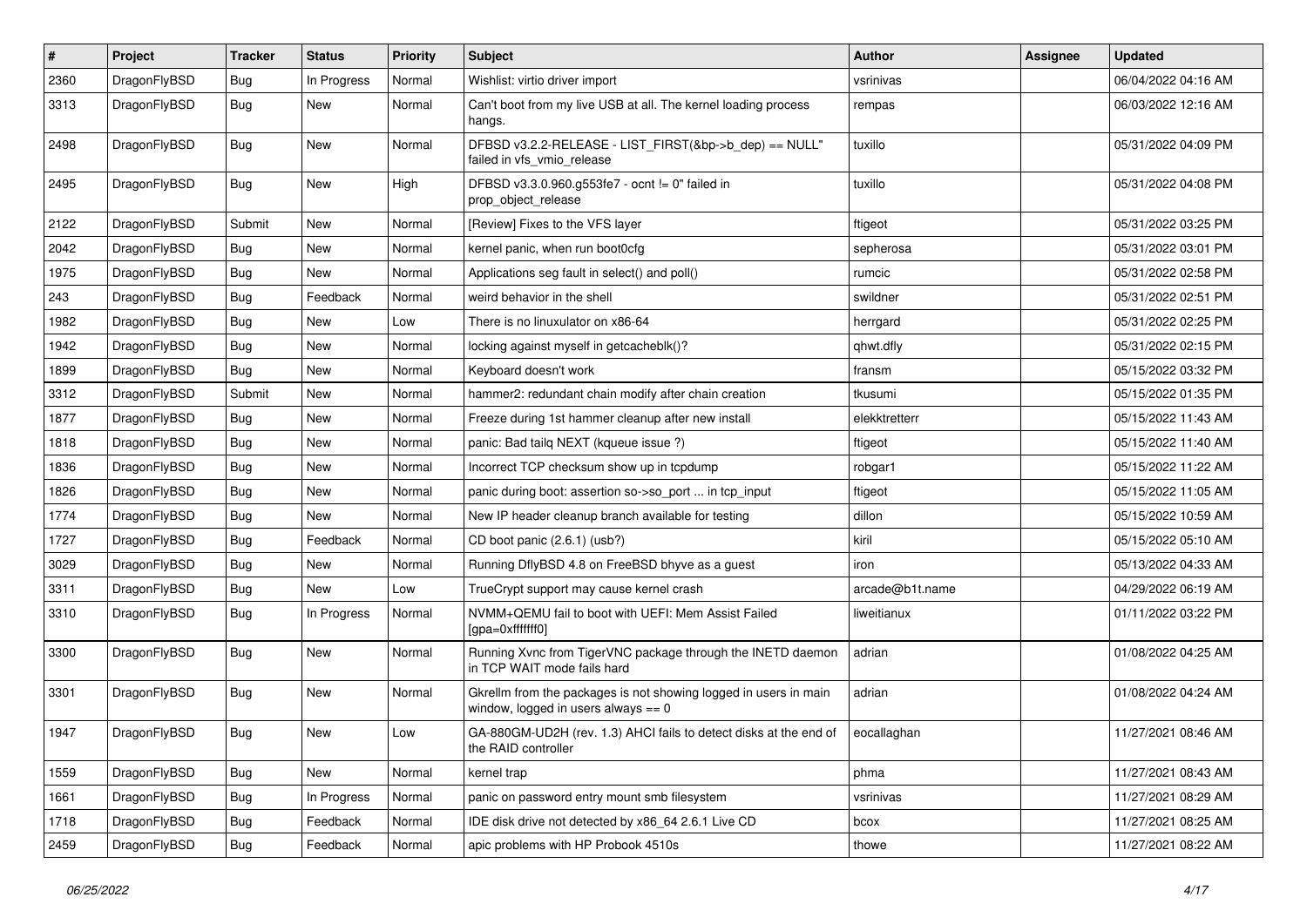| $\vert$ # | Project      | <b>Tracker</b> | <b>Status</b> | <b>Priority</b> | Subject                                                                                                              | Author           | Assignee | <b>Updated</b>      |
|-----------|--------------|----------------|---------------|-----------------|----------------------------------------------------------------------------------------------------------------------|------------------|----------|---------------------|
| 2644      | DragonFlyBSD | <b>Bug</b>     | Feedback      | Normal          | 3.6.0-REL trap 9 on boot                                                                                             | memmerto         |          | 11/27/2021 08:08 AM |
| 2797      | DragonFlyBSD | Bug            | In Progress   | Low             | vkernels with & without machdep.pmap_mmu_optimize                                                                    | yellowrabbit2010 |          | 11/27/2021 08:06 AM |
| 3299      | DragonFlyBSD | Bug            | In Progress   | Normal          | DragonFlyBSD reports utterly wrong uptime (most of the time, right<br>after booting in)                              | adrian           |          | 11/11/2021 01:43 PM |
| 3302      | DragonFlyBSD | Bug            | New           | Normal          | Will not boot on System76 Lemur Pro (lemp10)                                                                         | piecuch          |          | 11/03/2021 10:21 AM |
| 3298      | DragonFlyBSD | Bug            | New           | Normal          | Running "w" and having logged in via XDM through VNC, "w" prints<br>an extra error message                           | piecuch          |          | 10/25/2021 09:16 AM |
| 1398      | DragonFlyBSD | Submit         | In Progress   | Normal          | hdestroy(3) restricts hash key to point to malloc'ed space                                                           | Anonymous        |          | 08/20/2021 04:06 PM |
| 3201      | DragonFlyBSD | Submit         | New           | Normal          | Fixes make search display                                                                                            | htse             |          | 08/20/2021 04:02 PM |
| 3189      | DragonFlyBSD | Bug            | New           | Normal          | Allow DragonFly Mail Agent to accept an alternate config via<br>command line switch                                  | iang             |          | 08/16/2021 12:42 AM |
| 3278      | DragonFlyBSD | Bug            | <b>New</b>    | Normal          | Second screen image is distorted                                                                                     | arcade@b1t.name  |          | 07/10/2021 03:36 AM |
| 3276      | DragonFlyBSD | Submit         | New           | Normal          | Add option controlling whether gpt expand expands the last partition<br>(needs testina)                              | falsifian        |          | 07/10/2021 03:35 AM |
| 3280      | DragonFlyBSD | Bug            | New           | Normal          | KMS console and i915(4) not working in 6.0                                                                           | cmusser          |          | 07/10/2021 03:35 AM |
| 3282      | DragonFlyBSD | Bug            | New           | Normal          | unexpected errno value from fopen()                                                                                  | bhaible          |          | 07/10/2021 03:34 AM |
| 3283      | DragonFlyBSD | Bug            | <b>New</b>    | Normal          | mknodat() cannot create FIFOs                                                                                        | bhaible          |          | 07/10/2021 03:34 AM |
| 3284      | DragonFlyBSD | Bug            | <b>New</b>    | Normal          | Wrong towlower() result for U+038A                                                                                   | bhaible          |          | 07/10/2021 03:34 AM |
| 3281      | DragonFlyBSD | Bug            | <b>New</b>    | Normal          | Crash after leaving unattended for a while                                                                           | bhaible          |          | 07/10/2021 03:32 AM |
| 2806      | DragonFlyBSD | Bug            | New           | Normal          | failed to configure a link-local address on ath0 (errno = 22)                                                        | Chingyuan        |          | 05/25/2021 01:00 AM |
| 3269      | DragonFlyBSD | Bug            | In Progress   | Normal          | Is double-buffer'd buf still required by HAMMER2 ?                                                                   | tkusumi          |          | 05/12/2021 04:09 PM |
| 2917      | DragonFlyBSD | Bug            | New           | Normal          | da8: reading primary partition table: error accessing offset<br>000000000000 for 512                                 | liweitianux      |          | 05/11/2021 08:43 PM |
| 3113      | DragonFlyBSD | Bug            | In Progress   | Urgent          | Booting vKernel fails due being out of swap space                                                                    | tcullen          |          | 05/11/2021 04:14 AM |
| 3101      | DragonFlyBSD | Bug            | <b>New</b>    | Low             | PFI CGI install not working in dragonflybsd 5.0.1 USB install                                                        | bnegre82         |          | 05/11/2021 04:14 AM |
| 2414      | DragonFlyBSD | Bug            | In Progress   | Normal          | Lenovo S10 acpi freeze (not new)                                                                                     | davshao          |          | 05/11/2021 04:13 AM |
| 2921      | DragonFlyBSD | Submit         | New           | Normal          | Allow moused to accept userland mouse events                                                                         | tautolog         |          | 05/11/2021 04:08 AM |
| 1192      | DragonFlyBSD | Submit         | New           | Normal          | KKASSERTs in sys/kern/uipc_{msg,socket}.c are too strict                                                             | rumcic           |          | 05/11/2021 04:07 AM |
| 2852      | DragonFlyBSD | Bug            | New           | Normal          | Hammer File System - hangs on undo during system boot / mount -<br>will not recover on DragonFlyBSD newer than 3.6.0 | abale            |          | 05/11/2021 04:07 AM |
| 2675      | DragonFlyBSD | <b>Bug</b>     | New           | Low             | Ultimate N WiFi Link 5300 get iwn_intr: fatal firmware error on 5GHz                                                 | revuwa           |          | 05/11/2021 04:07 AM |
| 2638      | DragonFlyBSD | Bug            | Feedback      | High            | Fix machdep.pmap_mmu_optimize                                                                                        | tuxillo          |          | 05/11/2021 04:07 AM |
| 2636      | DragonFlyBSD | <b>Bug</b>     | Feedback      | Low             | Add -x flag to iostat (a la solaris)                                                                                 | tuxillo          |          | 05/11/2021 04:07 AM |
| 2631      | DragonFlyBSD | <b>Bug</b>     | In Progress   | Low             | Verify library versioning current with full package build and switch it<br>on (after publishing packages)            | tuxillo          |          | 05/11/2021 04:06 AM |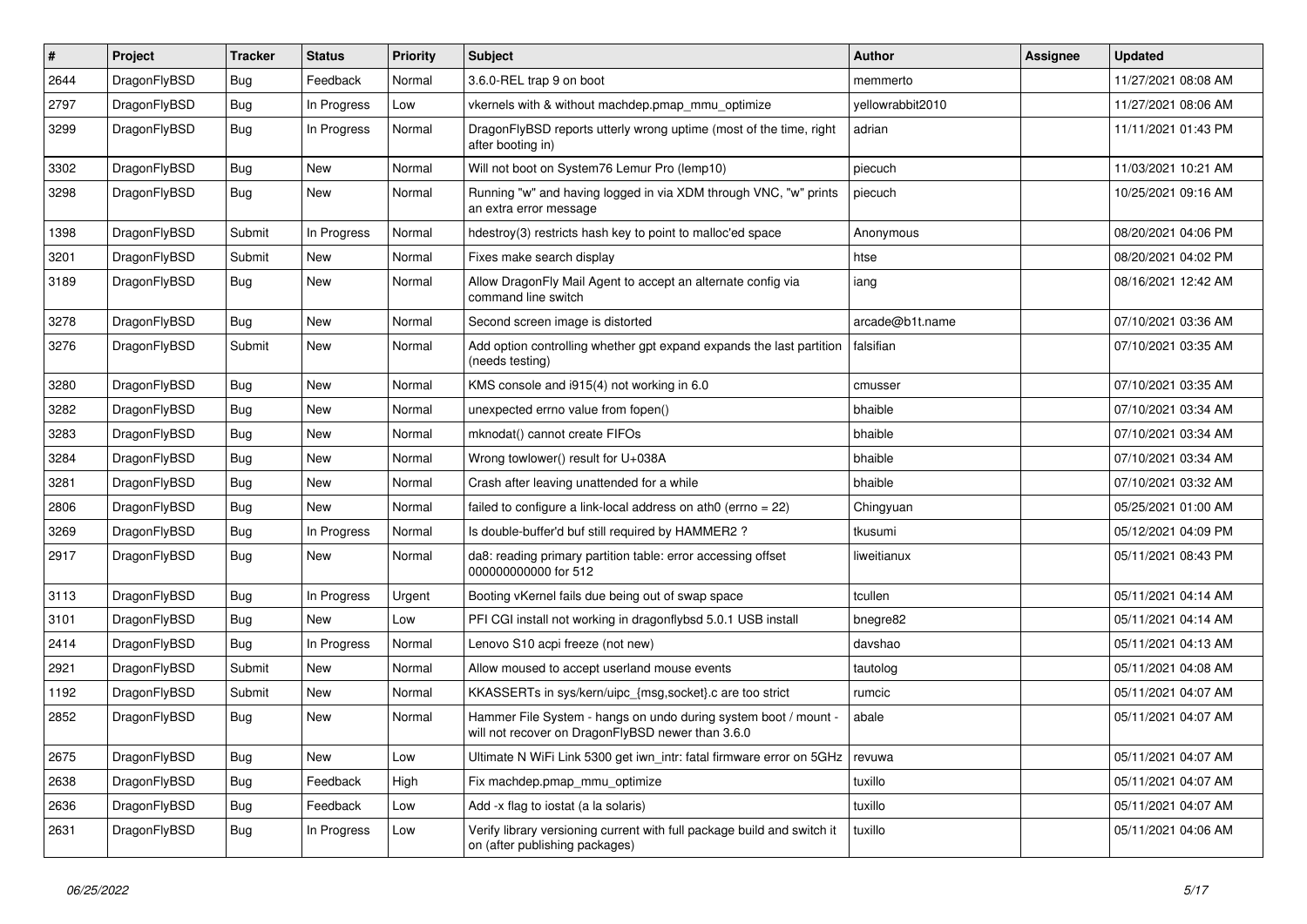| #    | Project      | <b>Tracker</b> | <b>Status</b> | <b>Priority</b> | <b>Subject</b>                                                                                                                                            | Author             | Assignee | <b>Updated</b>      |
|------|--------------|----------------|---------------|-----------------|-----------------------------------------------------------------------------------------------------------------------------------------------------------|--------------------|----------|---------------------|
| 2013 | DragonFlyBSD | <b>Bug</b>     | In Progress   | Normal          | oversized DMA request loop                                                                                                                                | josepht            |          | 05/11/2021 04:06 AM |
| 1749 | DragonFlyBSD | Bug            | In Progress   | Normal          | HAMMER fsstress panic in hammer_flush_inode_core<br>'ip->flush_state != HAMMER_FST_FLUSH'                                                                 | vsrinivas          |          | 05/11/2021 04:06 AM |
| 1745 | DragonFlyBSD | Bug            | Feedback      | Normal          | kmalloc panic                                                                                                                                             | josepht            |          | 05/11/2021 04:05 AM |
| 1744 | DragonFlyBSD | <b>Bug</b>     | In Progress   | Normal          | HAMMER fsstress panic in hammer setup child callback                                                                                                      | vsrinivas          |          | 05/11/2021 04:05 AM |
| 1717 | DragonFlyBSD | <b>Bug</b>     | Feedback      | Normal          | HAMMER panic in hammer cursor down()                                                                                                                      | josepht1           |          | 05/11/2021 04:05 AM |
| 1618 | DragonFlyBSD | Bug            | Feedback      | Normal          | collision for 'struct pmap' when using RPC and <sys user.h=""></sys>                                                                                      | carenas            |          | 05/11/2021 04:05 AM |
| 1613 | DragonFlyBSD | <b>Bug</b>     | Feedback      | Normal          | USB Keyboard not working on master                                                                                                                        | elekktretterr      |          | 05/11/2021 04:05 AM |
| 1591 | DragonFlyBSD | Bug            | Feedback      | Normal          | Lenovo X301 hangs with AHCI Driver CMD TIMEOUT<br>STS=d0 <bsy></bsy>                                                                                      | eocallaghan        |          | 05/11/2021 04:05 AM |
| 1577 | DragonFlyBSD | <b>Bug</b>     | Feedback      | Normal          | panic: assertion: leaf->base.obj_id == ip->obj_id in<br>hammer_ip_delete_range                                                                            | qhwt+dfly          |          | 05/11/2021 04:01 AM |
| 1486 | DragonFlyBSD | <b>Bug</b>     | Feedback      | Normal          | Interrupt storm related to SATA DVD device                                                                                                                | hasso              |          | 05/11/2021 04:01 AM |
| 1481 | DragonFlyBSD | <b>Bug</b>     | Feedback      | Normal          | panic: assertion: kva p(buf) in soopt from kbuf (after ipfw pipe<br>show, 2.2.1-R)                                                                        | combiner           |          | 05/11/2021 04:01 AM |
| 1454 | DragonFlyBSD | <b>Bug</b>     | Feedback      | Normal          | Unable to boot from external USB DVD drive                                                                                                                | elekktretterr      |          | 05/11/2021 04:01 AM |
| 1448 | DragonFlyBSD | Bug            | Feedback      | Normal          | panic: assertion: _tp->tt_msg->tt_cpuid == mycpuid in<br>tcp_callout_active tcp_output tcp_usr_send netmsg_pru_send<br>netmsg_service tcpmsg_service_loop | dillon             |          | 05/11/2021 04:00 AM |
| 1429 | DragonFlyBSD | Bug            | Feedback      | Normal          | vkernel bug - "mfree: m->m_nextpkt != NULL"                                                                                                               | dillon             |          | 05/11/2021 04:00 AM |
| 1387 | DragonFlyBSD | <b>Bug</b>     | Feedback      | Normal          | zero-size malloc and ps: kvm_getprocs: Bad address                                                                                                        | qhwt+dfly          |          | 05/11/2021 04:00 AM |
| 1336 | DragonFlyBSD | <b>Bug</b>     | In Progress   | Normal          | Still looking for reports of missed directory entries w/ HAMMER                                                                                           | dillon             |          | 05/11/2021 04:00 AM |
| 1332 | DragonFlyBSD | Bug            | Feedback      | Normal          | DFBSD 2.2 - Booting usbcdrom/usbsticks on thinkpad hangs on<br>"BTX Halted"                                                                               | tuxillo            |          | 05/11/2021 04:00 AM |
| 1313 | DragonFlyBSD | <b>Bug</b>     | New           | Low             | Signal code in kernel needs major overhaul (signal queues,<br>si_code, si_addr)                                                                           | hasso              |          | 05/11/2021 04:00 AM |
| 1282 | DragonFlyBSD | <b>Bug</b>     | Feedback      | Normal          | panic (trap 12) when booting SMP kernel on Atom 330 (dual core)                                                                                           | tomaz.borstnar     |          | 05/11/2021 04:00 AM |
| 1218 | DragonFlyBSD | <b>Bug</b>     | In Progress   | Normal          | panic: assertion: error == 0 in hammer_start_transaction                                                                                                  | rumcic             |          | 05/11/2021 04:00 AM |
| 1181 | DragonFlyBSD | <b>Bug</b>     | In Progress   | Normal          | ACX111 panic                                                                                                                                              | elekktretterr      |          | 05/11/2021 04:00 AM |
| 1148 | DragonFlyBSD | <b>Bug</b>     | In Progress   | Low             | BCM4311 wireless network adapter detected but not functional                                                                                              | archimedes.gaviola |          | 05/11/2021 04:00 AM |
| 1101 | DragonFlyBSD | Bug            | Feedback      | Normal          | ohci related panic                                                                                                                                        | polachok           |          | 05/11/2021 04:00 AM |
| 2808 | DragonFlyBSD | <b>Bug</b>     | New           | Normal          | X freeze by switching between X and VT - results in black screen                                                                                          | lukesky333         |          | 05/11/2021 03:55 AM |
| 2736 | DragonFlyBSD | <b>Bug</b>     | New           | High            | kernel panics on acpi timer probe function                                                                                                                | cnb                |          | 05/11/2021 03:55 AM |
| 2735 | DragonFlyBSD | Bug            | New           | Urgent          | iwn panics SYSSASSERT                                                                                                                                     | cnb                |          | 05/11/2021 03:55 AM |
| 2067 | DragonFlyBSD | <b>Bug</b>     | New           | Normal          | sound/pcm: "play interrupt timeout, channel dead"                                                                                                         | matthiasr          |          | 05/11/2021 03:55 AM |
| 604  | DragonFlyBSD | Bug            | In Progress   | Normal          | 1.8.1-RELEASE - clock runs fast on mainboard ASUS P5A-B                                                                                                   | yeti               |          | 05/11/2021 03:55 AM |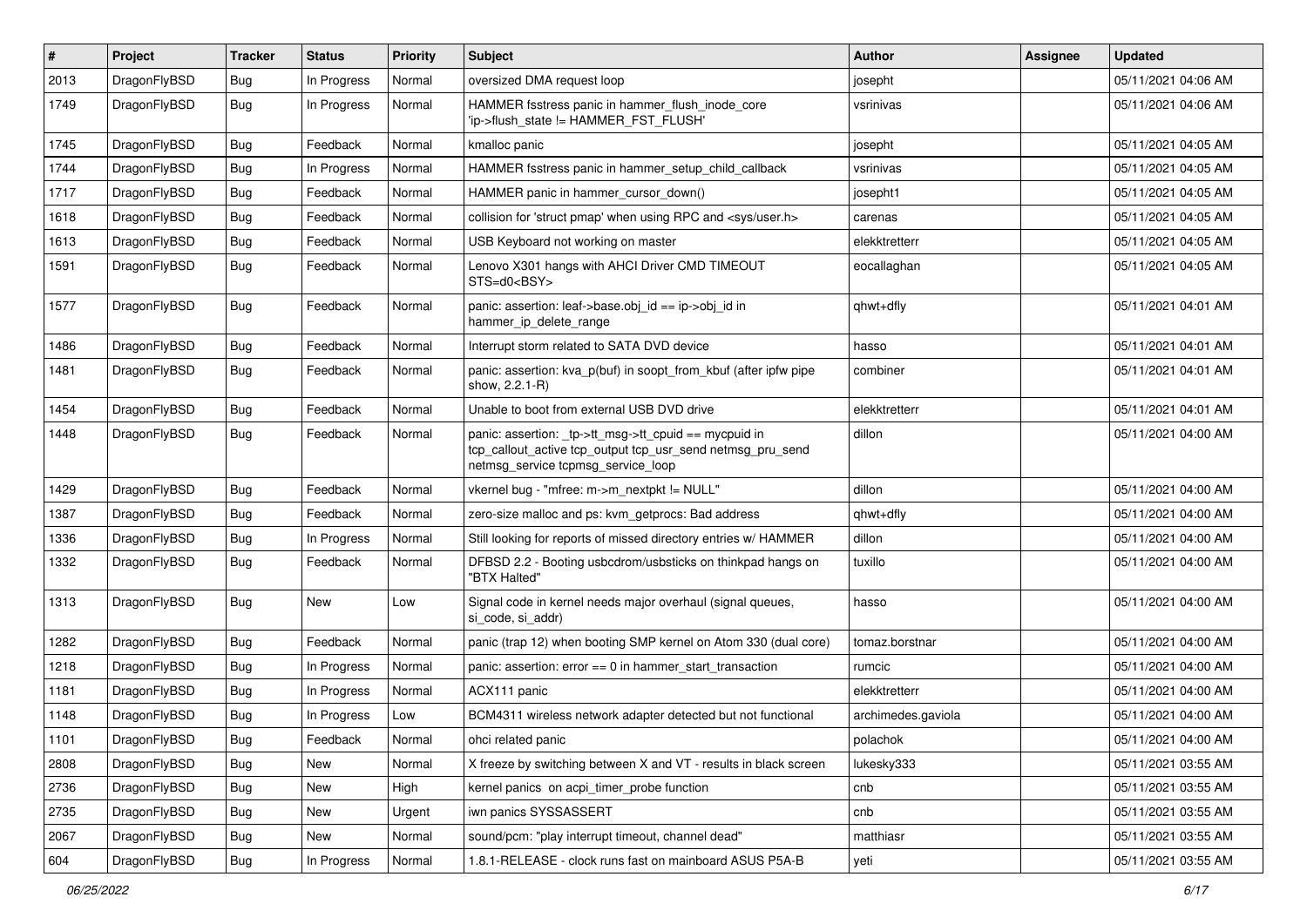| #    | Project      | <b>Tracker</b> | <b>Status</b> | <b>Priority</b> | Subject                                                                                 | <b>Author</b>     | Assignee | <b>Updated</b>      |
|------|--------------|----------------|---------------|-----------------|-----------------------------------------------------------------------------------------|-------------------|----------|---------------------|
| 2708 | DragonFlyBSD | Bug            | <b>New</b>    | Normal          | unable to send TCP nor UDP on age(4) interface                                          | dermiste          |          | 05/11/2021 03:54 AM |
| 2647 | DragonFlyBSD | Bug            | <b>New</b>    | Normal          | HAMMER panic on 3.6.0                                                                   | tuxillo           |          | 05/11/2021 03:54 AM |
| 2641 | DragonFlyBSD | <b>Bug</b>     | New           | Normal          | Panic when loading natapci as module                                                    | tuxillo           |          | 05/11/2021 03:54 AM |
| 2630 | DragonFlyBSD | Bug            | <b>New</b>    | Normal          | Bring in latest iconv fixes from FreeBSD10 as well as csmapper<br>updates               | tuxillo           |          | 05/11/2021 03:54 AM |
| 2544 | DragonFlyBSD | <b>Bug</b>     | New           | Normal          | live DVD system boot (menu option 1) caused db> prompt on<br>PE1950                     | estrabd           |          | 05/11/2021 03:54 AM |
| 1594 | DragonFlyBSD | <b>Bug</b>     | New           | Normal          | Kernel panic during boot from Live CD on Dell E6400                                     | bodie             |          | 05/11/2021 03:54 AM |
| 1368 | DragonFlyBSD | Bug            | In Progress   | Normal          | suspend signal race?                                                                    | qhwt+dfly         |          | 05/11/2021 03:51 AM |
| 884  | DragonFlyBSD | Bug            | In Progress   | High            | Performance/memory problems under filesystem IO load                                    | hasso             |          | 05/11/2021 03:50 AM |
| 3266 | DragonFlyBSD | <b>Bug</b>     | New           | High            | Filesystems broken due to "KKASSERT(count &<br>TOK_COUNTMASK);"                         | tkusumi           |          | 03/15/2021 01:21 PM |
| 3228 | DragonFlyBSD | <b>Bug</b>     | <b>New</b>    | Low             | pfi kif unref: state refcount $\leq 0$ in dmesg                                         | justin            |          | 03/05/2021 06:39 AM |
| 3041 | DragonFlyBSD | Submit         | New           | Normal          | firmware: Remove embedding of multiple images in one module.                            | Anonymous         |          | 12/25/2020 02:15 AM |
| 3252 | DragonFlyBSD | Bug            | <b>New</b>    | Normal          | tcsetattr/tcgetattr set errno incorrectly on non-TTY                                    | tonyc             |          | 10/26/2020 09:34 PM |
| 3249 | DragonFlyBSD | <b>Bug</b>     | <b>New</b>    | Normal          | HAMMER2 fsync(2) not working properly                                                   | tkusumi           |          | 09/21/2020 07:07 AM |
| 3247 | DragonFlyBSD | <b>Bug</b>     | <b>New</b>    | Normal          | Kernel panic doing nothing much                                                         | phma              |          | 09/12/2020 11:40 PM |
| 3243 | DragonFlyBSD | <b>Bug</b>     | <b>New</b>    | Normal          | SMART status not reported properly for SSD disks                                        | daftaupe          |          | 09/09/2020 11:03 PM |
| 3246 | DragonFlyBSD | <b>Bug</b>     | <b>New</b>    | Normal          | HAMMER2 unable to handle ENOSPC properly                                                | tkusumi           |          | 09/04/2020 11:11 AM |
| 2587 | DragonFlyBSD | Bug            | <b>New</b>    | Normal          | SATA DVD writer not detected by DragonFly                                               | srussell          |          | 09/04/2020 08:55 AM |
| 3245 | DragonFlyBSD | Bug            | New           | Normal          | panic: free: guard1x fail, i915 load from loader.conf                                   | polachok          |          | 08/21/2020 10:36 AM |
| 3107 | DragonFlyBSD | <b>Bug</b>     | <b>New</b>    | Low             | ACPI interrupt storm when loading i915 on Lenovo T460                                   | oyvinht           |          | 07/15/2020 07:01 AM |
| 3170 | DragonFlyBSD | Bug            | <b>New</b>    | Normal          | repeatable nfsd crash                                                                   | tse               |          | 06/11/2020 05:52 AM |
| 3208 | DragonFlyBSD | <b>Bug</b>     | <b>New</b>    | Normal          | Crash related to nfsd                                                                   | tse               |          | 06/11/2020 05:52 AM |
| 3240 | DragonFlyBSD | Bug            | New           | High            | compile error because of openssl with /usr/dports/security/rhash for<br>mysql 8 install | UlasSAYGIN        |          | 06/04/2020 08:05 AM |
| 3239 | DragonFlyBSD | <b>Bug</b>     | New           | Normal          | unable to SIGKILL glitched emacs                                                        | piecuch           |          | 05/26/2020 03:30 AM |
| 3238 | DragonFlyBSD | <b>Bug</b>     | <b>New</b>    | Normal          | race conditions when printing from vkernel console                                      | piecuch           |          | 05/19/2020 02:50 PM |
| 3235 | DragonFlyBSD | <b>Bug</b>     | New           | Normal          | Kernel panic in devfs vnops.c                                                           | mneumann          |          | 04/28/2020 07:00 AM |
| 3197 | DragonFlyBSD | <b>Bug</b>     | New           | Normal          | DragonFly upgrades                                                                      | tse               |          | 04/18/2020 04:18 PM |
| 3226 | DragonFlyBSD | <b>Bug</b>     | New           | Normal          | Xorg freezes in vm: thread stuck in "objtrm1"                                           | peeter            |          | 04/08/2020 02:10 AM |
| 3231 | DragonFlyBSD | <b>Bug</b>     | New           | Normal          | wifi drops on 5.8                                                                       | tse               |          | 04/06/2020 05:08 AM |
| 3219 | DragonFlyBSD | Bug            | New           | Normal          | x11/xorg port can not be build                                                          | <b>UlasSAYGIN</b> |          | 03/31/2020 08:57 AM |
| 3227 | DragonFlyBSD | Submit         | New           | Normal          | Add HAMMER2 instructions in the installation medium README                              | daftaupe          |          | 03/26/2020 03:34 PM |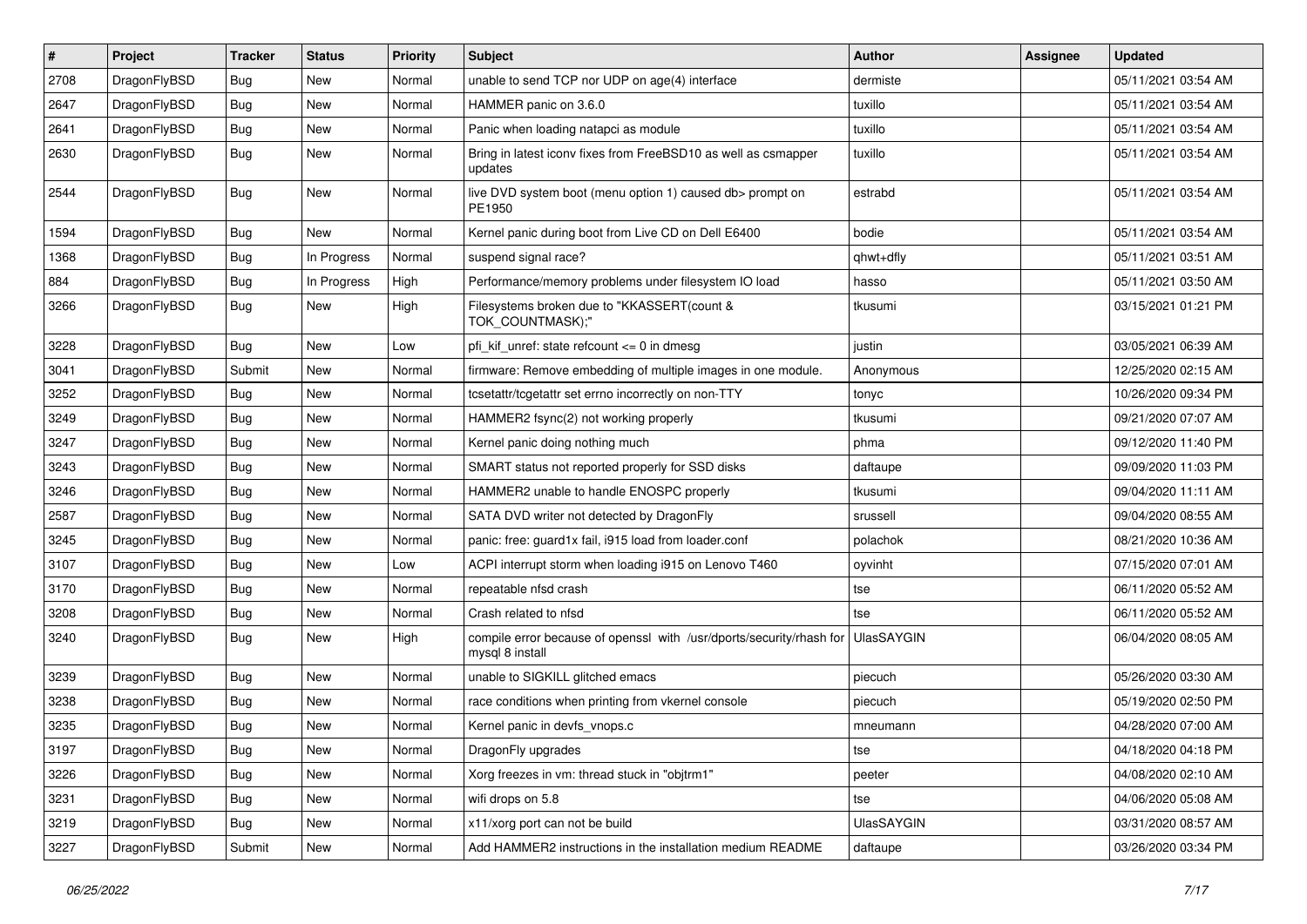| $\pmb{\#}$ | Project      | <b>Tracker</b> | <b>Status</b> | <b>Priority</b> | Subject                                                                                                                                                     | Author           | <b>Assignee</b> | <b>Updated</b>      |
|------------|--------------|----------------|---------------|-----------------|-------------------------------------------------------------------------------------------------------------------------------------------------------------|------------------|-----------------|---------------------|
| 3225       | DragonFlyBSD | Bug            | <b>New</b>    | Normal          | nfsd freeze when using qemu                                                                                                                                 | tse              |                 | 03/17/2020 11:52 AM |
| 3224       | DragonFlyBSD | Bug            | <b>New</b>    | Normal          | Kernel panic when trying to ping6                                                                                                                           | zhtw             |                 | 03/08/2020 08:55 AM |
| 3222       | DragonFlyBSD | Bug            | <b>New</b>    | Normal          | gcc - undefined reference to '__atomic_load' (missing libatomic?)                                                                                           | mneumann         |                 | 02/08/2020 02:45 AM |
| 3218       | DragonFlyBSD | Bug            | <b>New</b>    | Normal          | Kernel panics are not sent to comconsole when booted over EFI                                                                                               | mqudsi           |                 | 12/02/2019 08:52 PM |
| 3217       | DragonFlyBSD | Bug            | <b>New</b>    | Normal          | rescue tools: make install fails if rescue folder doesn't exist                                                                                             | dfbsd            |                 | 11/27/2019 08:16 PM |
| 3215       | DragonFlyBSD | Bug            | New           | Normal          | Hang in tcdrain(3) after write(3)                                                                                                                           | noloader         |                 | 11/25/2019 03:08 PM |
| 3209       | DragonFlyBSD | Bug            | <b>New</b>    | Normal          | svc has some minor bugs                                                                                                                                     | arcade@b1t.name  |                 | 10/24/2019 09:08 AM |
| 3206       | DragonFlyBSD | Submit         | <b>New</b>    | Normal          | update psm/kbd to FreeBSD 12.0 code                                                                                                                         | htse             |                 | 10/05/2019 03:49 PM |
| 3199       | DragonFlyBSD | Bug            | <b>New</b>    | Normal          | PFS label not found panic                                                                                                                                   | tse              |                 | 08/21/2019 03:51 AM |
| 3196       | DragonFlyBSD | Bug            | <b>New</b>    | Normal          | test issue after redmine upgrade (2)                                                                                                                        | tuxillo          |                 | 07/05/2019 04:33 AM |
| 3194       | DragonFlyBSD | Bug            | New           | High            | Hammer kernel crash on mirror-stream of PFS after upgrade<br>(assertion "cursor->flags &<br>HAMMER_CURSOR_ITERATE_CHECK" failed in<br>hammer_btree_iterate) | Anonymous        |                 | 06/29/2019 01:32 PM |
| 3047       | DragonFlyBSD | <b>Bug</b>     | <b>New</b>    | Normal          | <b>HAMMER</b> critical write error                                                                                                                          | samuel           |                 | 06/19/2019 09:50 AM |
| 3124       | DragonFlyBSD | Bug            | <b>New</b>    | High            | DragonFlyBSD 5.0.2 with Hammer2 with UEFI install doesn't boot                                                                                              | wiesl            |                 | 06/18/2019 05:07 AM |
| 1850       | DragonFlyBSD | Bug            | <b>New</b>    | Normal          | volume-add on hammer root fs panic                                                                                                                          | Johannes.Hofmann |                 | 04/18/2019 04:27 AM |
| 3184       | DragonFlyBSD | Bug            | <b>New</b>    | Normal          | tsleep(9) return value when PCATCH specified                                                                                                                | tkusumi          |                 | 04/03/2019 06:49 AM |
| 3152       | DragonFlyBSD | Bug            | Feedback      | Normal          | Console's size in ttyv0 and single user mode is sticking to 80x25,<br>while ttyv1 can make use of the whole screen                                          | overtime         |                 | 02/24/2019 01:08 AM |
| 3165       | DragonFlyBSD | <b>Bug</b>     | <b>New</b>    | Normal          | Looping at boot time                                                                                                                                        | gop              |                 | 12/28/2018 01:04 PM |
| 1580       | DragonFlyBSD | Bug            | Feedback      | Normal          | Panic (Fatal trap 12: page fault while in kernel mode) while playing<br>with pf and netif names                                                             | rumcic           |                 | 12/21/2018 01:21 AM |
| 3141       | DragonFlyBSD | <b>Bug</b>     | <b>New</b>    | Normal          | dhclient blocks boot process                                                                                                                                | rowo             |                 | 12/16/2018 11:01 AM |
| 2250       | DragonFlyBSD | Bug            | <b>New</b>    | Normal          | Kernel panic                                                                                                                                                | adamk            |                 | 11/23/2018 01:10 AM |
| 3157       | DragonFlyBSD | Bug            | <b>New</b>    | Normal          | TP-Link UE300 not working in 5.2-RELEASE                                                                                                                    | tuxillo          |                 | 11/15/2018 02:08 PM |
| 2287       | DragonFlyBSD | Bug            | <b>New</b>    | Normal          | HAMMER(ROOT) Illegal UNDO TAIL signature at<br>300000001967c000                                                                                             | y0n3t4n1         |                 | 11/07/2018 01:22 AM |
| 2898       | DragonFlyBSD | Bug            | <b>New</b>    | Normal          | <b>HAMMER</b> panic                                                                                                                                         | pavalos          |                 | 11/03/2018 07:05 AM |
| 3147       | DragonFlyBSD | Submit         | New           | Normal          | Enable headless installation                                                                                                                                | ddegroot         |                 | 10/09/2018 01:25 PM |
| 3120       | DragonFlyBSD | <b>Bug</b>     | <b>New</b>    | Normal          | Intel AC 8260 firmware does not load                                                                                                                        | Vintodrimmer     |                 | 08/28/2018 03:30 AM |
| 3143       | DragonFlyBSD | <b>Bug</b>     | New           | Normal          | assertion "0" failed in hammer2_inode_xop_chain_sync                                                                                                        | cbin             |                 | 07/18/2018 12:50 PM |
| 3142       | DragonFlyBSD | Submit         | New           | Normal          | lib/libdmsg: Unbreak using new API EVP_CIPHER_CTX_new()                                                                                                     | tkusumi          |                 | 07/08/2018 04:18 AM |
| 3139       | DragonFlyBSD | Bug            | New           | Normal          | USB Mouse Does Not Work in DragonflyBSD guest on VirtualBox                                                                                                 | chiguy1256       |                 | 06/24/2018 10:14 PM |
| 3135       | DragonFlyBSD | Submit         | New           | Normal          | Add EVFILT_RECV and EVFILT_SEND                                                                                                                             | tautolog         |                 | 05/25/2018 09:59 PM |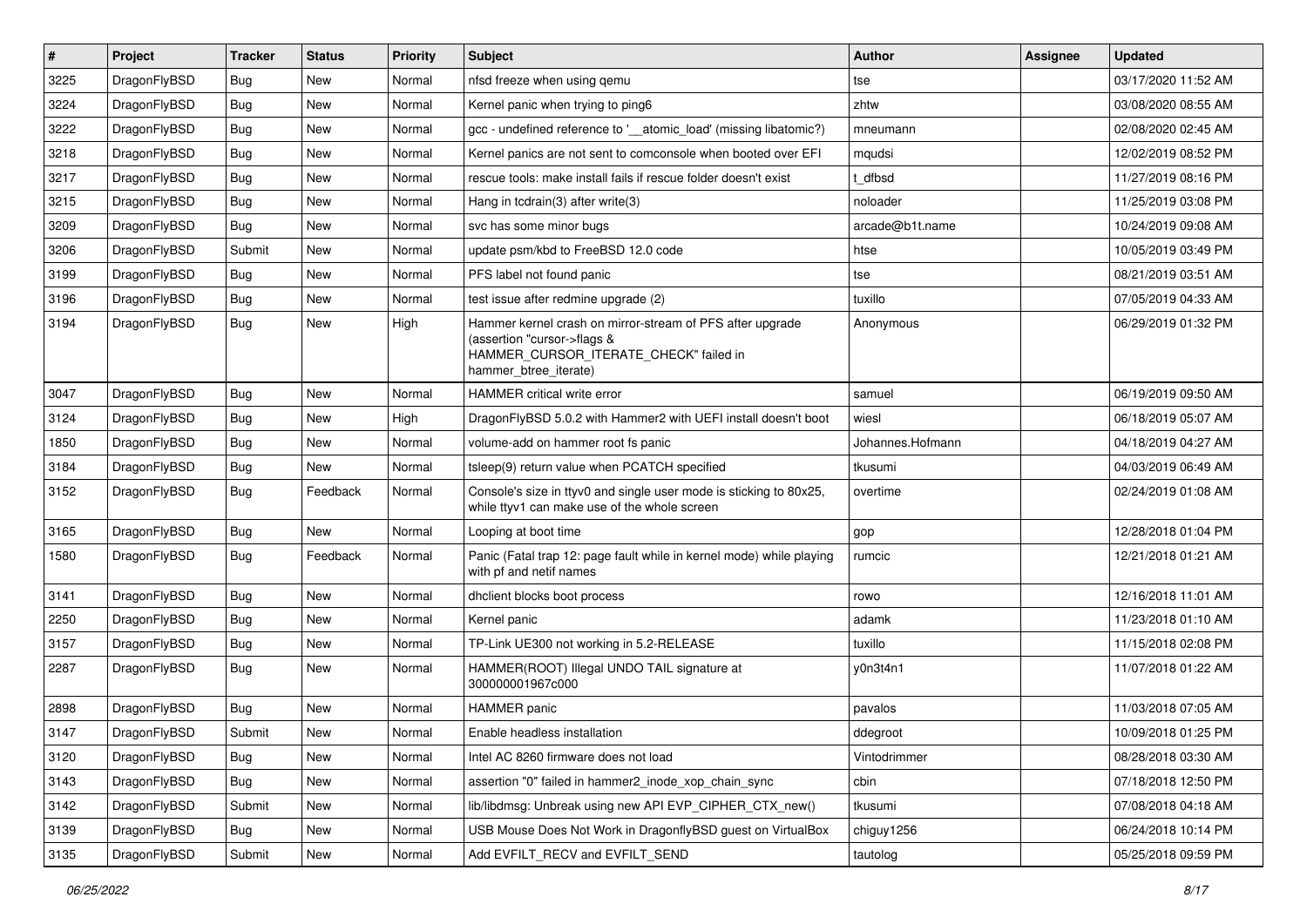| #    | Project      | <b>Tracker</b> | <b>Status</b> | <b>Priority</b> | Subject                                                                                                 | <b>Author</b>          | Assignee | <b>Updated</b>      |
|------|--------------|----------------|---------------|-----------------|---------------------------------------------------------------------------------------------------------|------------------------|----------|---------------------|
| 3134 | DragonFlyBSD | <b>Bug</b>     | New           | Normal          | RFC 3021 (/31 networks) appear to be unsupported                                                        | jailbird               |          | 05/16/2018 11:03 PM |
| 3132 | DragonFlyBSD | <b>Bug</b>     | New           | Low             | unifdef mined                                                                                           | bcallah                |          | 04/26/2018 08:34 PM |
| 3129 | DragonFlyBSD | <b>Bug</b>     | New           | High            | Kernel panic with 5.2.0 on A2SDi-4C-HLN4F                                                               | stateless              |          | 04/24/2018 12:50 AM |
| 1521 | DragonFlyBSD | <b>Bug</b>     | Feedback      | Normal          | amd64 2.4 livecd won't mount root at boot                                                               | bolapara               |          | 01/28/2018 03:45 AM |
| 3117 | DragonFlyBSD | <b>Bug</b>     | New           | Normal          | Problem with colours if "intel" video-driver used                                                       | dpostolov              |          | 01/07/2018 11:35 PM |
| 3116 | DragonFlyBSD | <b>Bug</b>     | New           | Normal          | da0 detects on very big volume if to remove usb install stick and<br>reboot on Intel NUC5PPYH           | dpostolov              |          | 01/07/2018 09:40 PM |
| 3111 | DragonFlyBSD | <b>Bug</b>     | In Progress   | High            | Mouse lags every second heavily under X11                                                               | mneumann               |          | 12/12/2017 09:46 PM |
| 3110 | DragonFlyBSD | <b>Bug</b>     | New           | Normal          | crash with ipfw3 under load                                                                             | bnegre82               |          | 12/09/2017 06:22 AM |
| 3076 | DragonFlyBSD | <b>Bug</b>     | <b>New</b>    | Normal          | sys/dev/netif/ig_hal/e1000_ich8lan.c:1594: sanity checking mixup ?                                      | dcb                    |          | 10/11/2017 01:58 AM |
| 3025 | DragonFlyBSD | <b>Bug</b>     | New           | Normal          | sys/dev/powermng/powernow/powernow.c:284: bad comparison?                                               | dcb                    |          | 09/23/2017 07:45 AM |
| 3052 | DragonFlyBSD | <b>Bug</b>     | <b>New</b>    | Normal          | panic DragonFly v4.8.1-RELEASE by mounting a malformed NTFS<br>image [64.000]                           | open.source@ribose.com |          | 08/14/2017 03:22 AM |
| 3051 | DragonFlyBSD | Bug            | New           | Normal          | panic DragonFly v4.8.1-RELEASE by mounting a malformed NTFS<br>image [12.000]                           | open.source@ribose.com |          | 08/14/2017 03:20 AM |
| 3049 | DragonFlyBSD | Bug            | <b>New</b>    | Normal          | panic DragonFly v4.8.1-RELEASE by mounting a malformed<br>msdosfs image [12.128]                        | open.source@ribose.com |          | 08/14/2017 02:53 AM |
| 3011 | DragonFlyBSD | Bug            | In Progress   | Normal          | dragonfly/sys/dev/netif/re/re.c: suspicious code?                                                       | dcb                    |          | 07/29/2017 01:26 AM |
| 3036 | DragonFlyBSD | Bug            | New           | Normal          | panic in icmp redirect start() ASSERT IN NETISR(0)                                                      | tautolog               |          | 05/11/2017 07:27 PM |
| 3035 | DragonFlyBSD | Bug            | New           | Normal          | panic: assertion "cpu >= 0 && cpu < ncpus" failed in netisr_cpuport<br>at /usr/src/sys/net/netisr2.h:87 | masu                   |          | 05/11/2017 01:24 AM |
| 3021 | DragonFlyBSD | Bug            | In Progress   | Normal          | sys/dev/drm/i915/i915_gem_stolen.c:115]: (error) Signed integer<br>overflow for expression '65535<<20'  | dcb                    |          | 04/11/2017 12:46 PM |
| 3024 | DragonFlyBSD | Bug            | <b>New</b>    | Low             | sys/dev/netif/wi/if_wi.c:1090]: (style) Redundant condition                                             | dcb                    |          | 04/11/2017 11:56 AM |
| 3022 | DragonFlyBSD | Bug            | <b>New</b>    | Normal          | sys/dev/netif/ath/ath/if_ath.c:2142: strange bitmask?                                                   | dcb                    |          | 04/11/2017 11:49 AM |
| 3018 | DragonFlyBSD | Bug            | New           | Normal          | sys/bus/u4b/wlan/if_run.c:5464]: (style) Redundant condition                                            | dcb                    |          | 04/11/2017 11:26 AM |
| 3006 | DragonFlyBSD | Bug            | <b>New</b>    | Normal          | boot0cfg: panic in kern_udev.c in function _udev_dict_set_cstr when<br>installing in VirtualBox         | MichiGreat             |          | 04/01/2017 02:22 PM |
| 2994 | DragonFlyBSD | Bug            | <b>New</b>    | Normal          | Intermittent boot hangs after git: hammer - HAMMER Version 7                                            | davshao                |          | 03/30/2017 02:06 PM |
| 2972 | DragonFlyBSD | <b>Bug</b>     | New           | Normal          | ipfw3 "deny to me" does not work correctly                                                              | mneumann               |          | 12/27/2016 12:11 PM |
| 2970 | DragonFlyBSD | <b>Bug</b>     | New           | Normal          | kernel 4.7: "Is -I" causes panic on UDF filesystem: "bgetvp -<br>overlapping buffer"                    | peeter                 |          | 12/21/2016 02:46 AM |
| 1307 | DragonFlyBSD | <b>Bug</b>     | In Progress   | Normal          | hammer tid -2 shows unexpected result                                                                   | corecode               |          | 10/18/2016 05:29 PM |
| 2526 | DragonFlyBSD | <b>Bug</b>     | New           | Normal          | hammer cleanup doesn't run on first day of DST                                                          | pavalos                |          | 10/18/2016 05:28 PM |
| 2958 | DragonFlyBSD | Bug            | Feedback      | Normal          | Hammer FS dies during pruning after massive write load                                                  | neilb                  |          | 10/11/2016 04:20 AM |
| 2957 | DragonFlyBSD | <b>Bug</b>     | Feedback      | Normal          | swapoff -a followed by swapon -a doesn't give your swap back                                            | neilb                  |          | 10/09/2016 04:17 AM |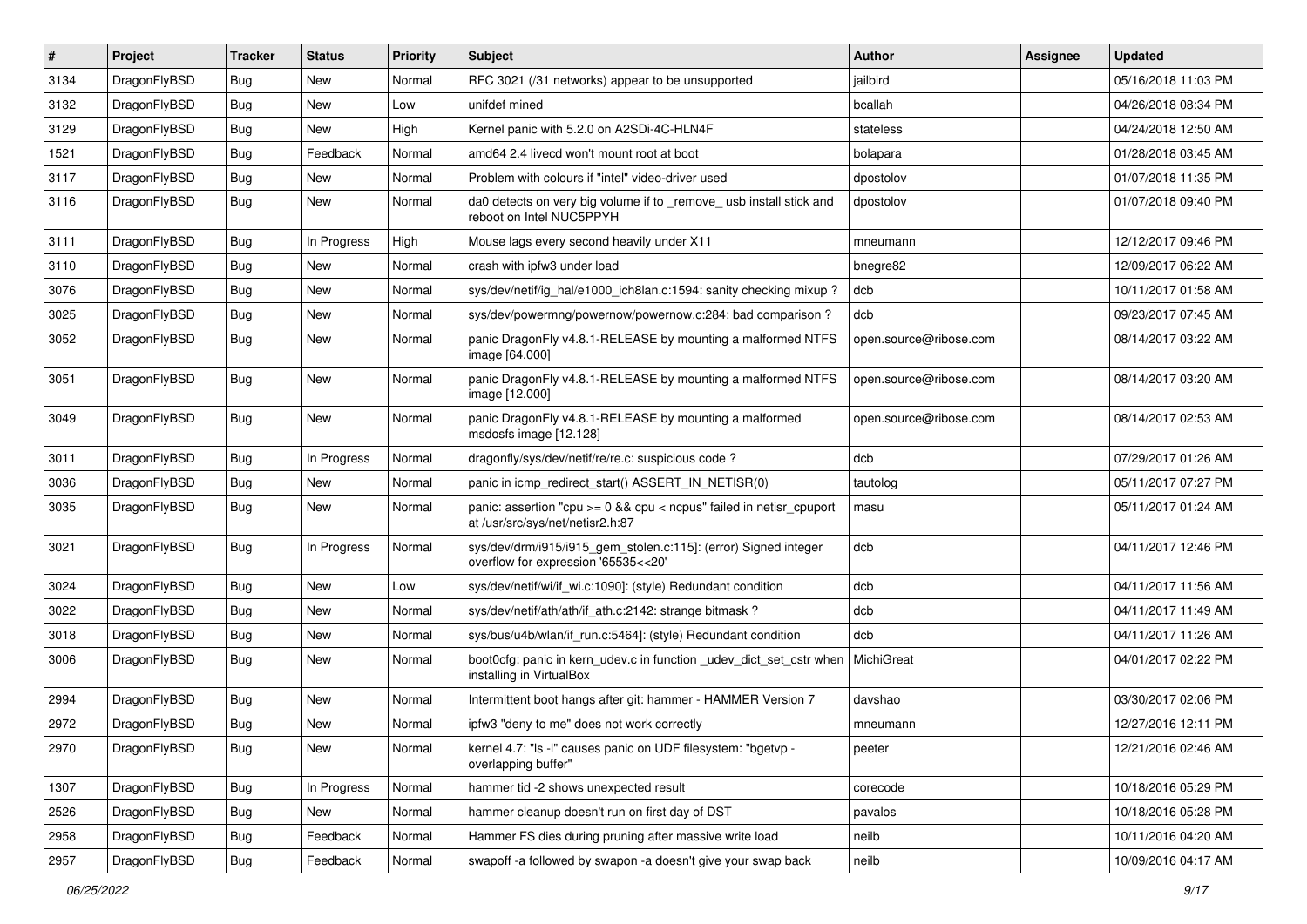| $\vert$ # | Project      | <b>Tracker</b> | <b>Status</b> | <b>Priority</b> | Subject                                                                                                       | Author           | <b>Assignee</b> | <b>Updated</b>      |
|-----------|--------------|----------------|---------------|-----------------|---------------------------------------------------------------------------------------------------------------|------------------|-----------------|---------------------|
| 2915      | DragonFlyBSD | <b>Bug</b>     | New           | High            | Hammer mirror-copy problem                                                                                    | t dfbsd          |                 | 08/25/2016 05:28 AM |
| 2936      | DragonFlyBSD | <b>Bug</b>     | <b>New</b>    | Normal          | loader.efi crashes while loading kernel                                                                       | spaceille        |                 | 08/20/2016 06:17 AM |
| 2933      | DragonFlyBSD | Submit         | New           | Normal          | Remove unix domain socket support from cat(1)                                                                 | sevan            |                 | 08/01/2016 08:10 PM |
| 2931      | DragonFlyBSD | Bug            | New           | Low             | 'gdb' of 'vkernel' unable to print backtrace                                                                  | tofergus         |                 | 07/26/2016 01:51 PM |
| 2930      | DragonFlyBSD | <b>Bug</b>     | <b>New</b>    | High            | 'objcache' causes panic during 'nfs_readdir'                                                                  | tofergus         |                 | 07/26/2016 01:09 PM |
| 2924      | DragonFlyBSD | <b>Bug</b>     | New           | Normal          | cat -v fails to tag characters in extended table with M- prefix with<br>some locales                          | sevan            |                 | 07/11/2016 07:18 AM |
| 2878      | DragonFlyBSD | <b>Bug</b>     | New           | Low             | [fix] CCVER problem when using clang and cpu extensions<br>(intrinsics)                                       | arcade@b1t.name  |                 | 06/24/2016 04:25 AM |
| 2891      | DragonFlyBSD | Bug            | <b>New</b>    | Normal          | Kernel panic in IEEE802.11 related code                                                                       | shamaz           |                 | 05/29/2016 05:49 PM |
| 2890      | DragonFlyBSD | <b>Bug</b>     | <b>New</b>    | Normal          | not able to boot usb installer on Toshiba Chromebook 2                                                        | johnnywhishbone  |                 | 02/22/2016 03:42 AM |
| 2892      | DragonFlyBSD | Bug            | New           | Normal          | swap_pager:indefinite wait bufferf error                                                                      | <b>Ihmwzy</b>    |                 | 02/21/2016 10:32 PM |
| 2887      | DragonFlyBSD | Bug            | <b>New</b>    | Low             | Missing extattr_namespace_to_string and<br>extattr_string_to_namespace functions                              | rubenk           |                 | 02/06/2016 05:09 AM |
| 2886      | DragonFlyBSD | <b>Bug</b>     | <b>New</b>    | Normal          | dragonfly mail agent: sending a testmail causes high system load                                              | worf             |                 | 02/05/2016 05:53 AM |
| 2882      | DragonFlyBSD | <b>Bug</b>     | New           | Low             | bridge sends packets from individual interfaces                                                               | arcade@b1t.name  |                 | 01/09/2016 12:43 PM |
| 2881      | DragonFlyBSD | Bug            | <b>New</b>    | Normal          | Pulseaudio hangs/resets system when starting X11                                                              | mneumann         |                 | 01/09/2016 03:08 AM |
| 2877      | DragonFlyBSD | Bug            | <b>New</b>    | Low             | sed fails when working with UTF-8 locale and non-UTF symbols                                                  | arcade@b1t.name  |                 | 12/30/2015 11:20 AM |
| 2674      | DragonFlyBSD | Bug            | <b>New</b>    | Normal          | <b>GPT Support</b>                                                                                            | ftigeot          |                 | 12/28/2015 02:54 PM |
| 2874      | DragonFlyBSD | Bug            | <b>New</b>    | Normal          | make world DESTDIR=/emptydir fails                                                                            | pascii           |                 | 12/25/2015 07:04 AM |
| 2863      | DragonFlyBSD | <b>Bug</b>     | New           | Normal          | HAMMER synch tid is zero                                                                                      | shamaz           |                 | 12/12/2015 11:24 PM |
| 2859      | DragonFlyBSD | Bug            | New           | Low             | Installer configuration menu always highlights "Select timezone", no<br>matter which step was last completed. | cgag             |                 | 12/02/2015 01:54 PM |
| 2858      | DragonFlyBSD | Bug            | New           | Low             | Installer "Local or UTC" question should have "No" selected by<br>default.                                    | cgag             |                 | 12/02/2015 01:18 PM |
| 2857      | DragonFlyBSD | Bug            | New           | Normal          | hammer stalls via bitcoin-qt                                                                                  | tkusumi          |                 | 11/30/2015 06:52 AM |
| 2835      | DragonFlyBSD | Bug            | <b>New</b>    | Normal          | /usr/include/c++/5.0/bits/c++locale.h likes<br>POSIX_C_SOURCE>=200809                                         | davshao          |                 | 11/18/2015 03:40 AM |
| 2840      | DragonFlyBSD | Bug            | <b>New</b>    | Normal          | wrong voltage is reported                                                                                     | yellowrabbit2010 |                 | 09/11/2015 06:09 PM |
| 2820      | DragonFlyBSD | Bug            | New           | Normal          | TP-Link USB Wi-Fi adapter cannot be reattached to the system                                                  | shamaz           |                 | 05/22/2015 09:45 PM |
| 2816      | DragonFlyBSD | Bug            | New           | Normal          | A multitasking process being debugged can get stuck                                                           | phma             |                 | 05/19/2015 03:57 AM |
| 2812      | DragonFlyBSD | Bug            | New           | Normal          | Panic on Intel DE3815TYKHE                                                                                    | tmorp            |                 | 05/14/2015 03:14 PM |
| 2809      | DragonFlyBSD | <b>Bug</b>     | New           | Normal          | hammer mirror-stream                                                                                          | masu             |                 | 04/10/2015 12:33 AM |
| 2803      | DragonFlyBSD | Bug            | New           | Normal          | HAMMER: Warning: UNDO area too small!                                                                         | ftigeot          |                 | 03/11/2015 03:42 PM |
| 2802      | DragonFlyBSD | Bug            | New           | Normal          | USB Wifi urtwn0 crash from cd boot                                                                            | opvalues         |                 | 03/10/2015 01:07 AM |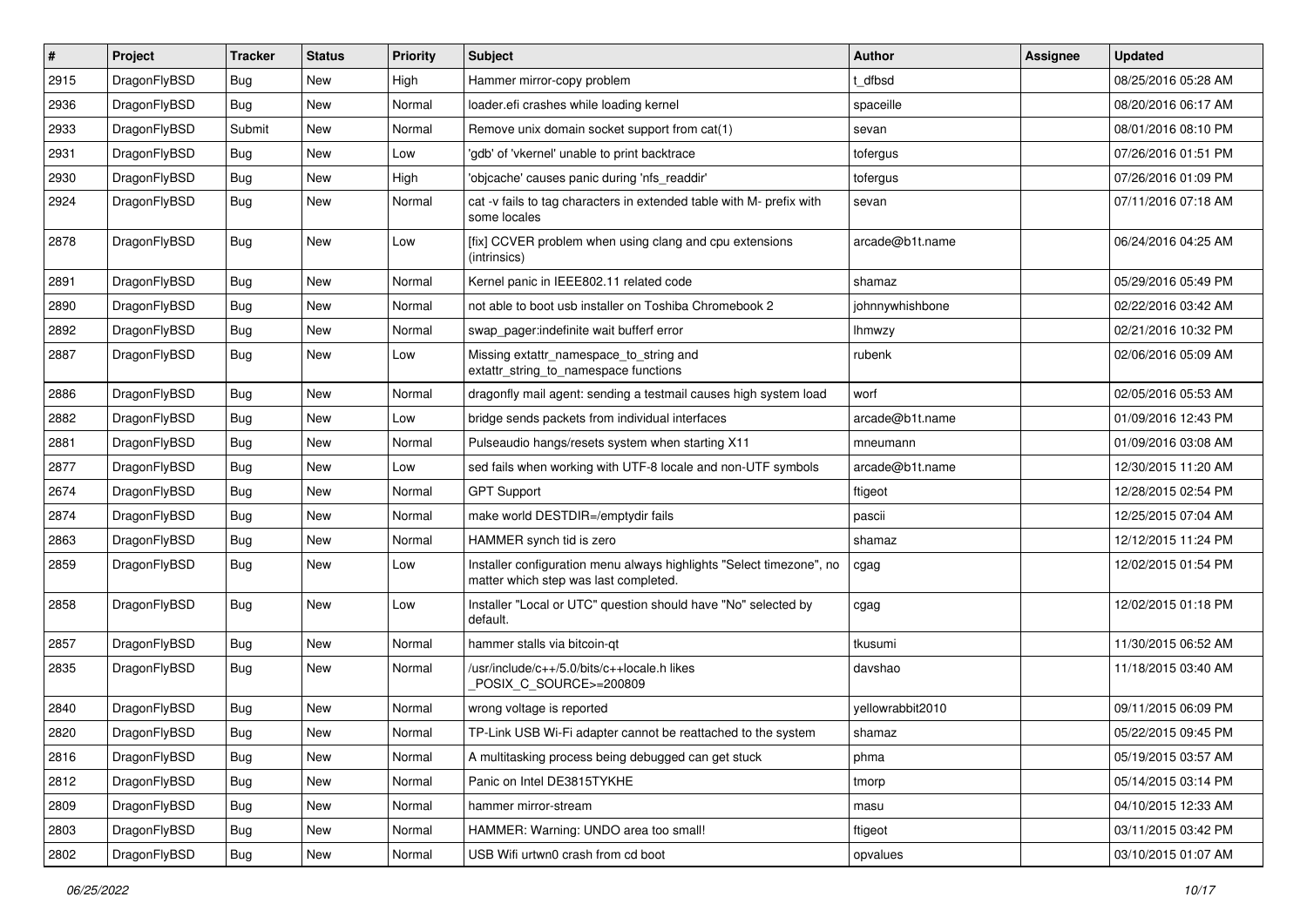| $\sharp$ | Project      | <b>Tracker</b> | <b>Status</b> | <b>Priority</b> | Subject                                                                                          | Author        | Assignee | <b>Updated</b>      |
|----------|--------------|----------------|---------------|-----------------|--------------------------------------------------------------------------------------------------|---------------|----------|---------------------|
| 2799     | DragonFlyBSD | <b>Bug</b>     | New           | Normal          | Fatal trap 12 caused by moused(8) -p /dev/cual0                                                  | opvalues      |          | 03/04/2015 11:01 PM |
| 2790     | DragonFlyBSD | Submit         | <b>New</b>    | Low             | filedesc softrefs increment code factoring                                                       | dclink        |          | 02/21/2015 04:00 AM |
| 2788     | DragonFlyBSD | Bug            | <b>New</b>    | Normal          | ioctl GSLICEINFO: Not working for vnode slice                                                    | mneumann      |          | 02/12/2015 07:49 AM |
| 1672     | DragonFlyBSD | Bug            | Feedback      | Normal          | panic (trap 12) around btree search() in 2.4.1-RELEASE                                           | floid         |          | 01/19/2015 03:36 AM |
| 1634     | DragonFlyBSD | Bug            | <b>New</b>    | Normal          | panic: spin_lock: 0xe4ad1320, indefinitive wait!                                                 | elekktretterr |          | 01/19/2015 03:21 AM |
| 1560     | DragonFlyBSD | Bug            | Feedback      | Normal          | Unable to modify partition table on ThinkPad T61p during install                                 | rehsack       |          | 01/15/2015 08:57 AM |
| 979      | DragonFlyBSD | Bug            | Feedback      | Normal          | Failure-prone USB mass storage (SB600? msdosfs? CAM?)                                            | floid         |          | 01/15/2015 08:38 AM |
| 846      | DragonFlyBSD | Bug            | Feedback      | Normal          | USB bugs:usb mouse can't used!                                                                   | frankning     |          | 01/15/2015 08:36 AM |
| 1456     | DragonFlyBSD | Bug            | Feedback      | Normal          | Microsoft wireless desktop problems                                                              | elekktretterr |          | 01/15/2015 08:34 AM |
| 1194     | DragonFlyBSD | Bug            | New           | Normal          | SCSI errors while trying to copy photos from my camera                                           | elekktretterr |          | 01/14/2015 04:39 PM |
| 2617     | DragonFlyBSD | Bug            | Feedback      | Normal          | Possible issue with wireless mouse on 3.6 release                                                | FilippoMo     |          | 01/14/2015 03:42 PM |
| 2738     | DragonFlyBSD | Bug            | <b>New</b>    | Normal          | Hammer: Strange behavior when trying to recover old version of<br>moved file                     | roland        |          | 11/20/2014 08:02 AM |
| 2731     | DragonFlyBSD | Bug            | In Progress   | Normal          | Screen full of random colors when starting Xorg with Intel Haswell<br>HD Graphics P4600          | jkatzmaier    |          | 11/12/2014 04:08 PM |
| 2712     | DragonFlyBSD | Bug            | <b>New</b>    | Normal          | connect(2) returns EINVAL when retrying after ECONNREFUSED                                       | jorisgio      |          | 08/14/2014 05:31 PM |
| 2688     | DragonFlyBSD | Bug            | New           | Normal          | 67613368bdda7 Fix wrong checks for U4B presence Asrock Z77M<br>difficulty detecting USB keyboard | davshao       |          | 06/28/2014 07:08 PM |
| 2687     | DragonFlyBSD | Bug            | <b>New</b>    | Normal          | natacontrol software RAID in installer                                                           | csmelosky     |          | 06/22/2014 12:03 PM |
| 2680     | DragonFlyBSD | Bug            | New           | Low             | boot0cfg update makes box unbootable                                                             | herrgard      |          | 06/10/2014 06:02 AM |
| 2489     | DragonFlyBSD | Bug            | New           | Normal          | nmalloc doesn't cache VA for allocations > 8KB                                                   | vsrinivas     |          | 06/10/2014 05:51 AM |
| 2490     | DragonFlyBSD | Bug            | New           | Normal          | nmalloc should color addresses to avoid cache bank conflictsw                                    | vsrinivas     |          | 06/10/2014 05:51 AM |
| 2329     | DragonFlyBSD | Bug            | <b>New</b>    | Normal          | ibm x3550 & acpi                                                                                 | ano           |          | 06/03/2014 11:37 AM |
| 2629     | DragonFlyBSD | Bug            | New           | Normal          | Replace gcc44 with llvm34, clang34, and libc++                                                   | tuxillo       |          | 06/02/2014 02:30 PM |
| 1592     | DragonFlyBSD | Bug            | Feedback      | Normal          | AcpiOSUnmapMemory: Warning, deallocation did not track<br>allocation.                            | eocallaghan   |          | 06/02/2014 07:45 AM |
| 1330     | DragonFlyBSD | Bug            | Feedback      | Normal          | Hammer, usb disk, SYNCHRONIZE CACHE failure                                                      | josepht       |          | 06/02/2014 04:56 AM |
| 570      | DragonFlyBSD | Bug            | Feedback      | Normal          | 1.8.x: ACPI problems                                                                             | qhwt+dfly     |          | 06/02/2014 03:45 AM |
| 2652     | DragonFlyBSD | Bug            | New           | Normal          | 189a0ff3761b47  ix: Implement MSI-X support locks up Lenovo<br>S10 Intel Atom n2/0               | davshao       |          | 05/14/2014 01:55 AM |
| 1695     | DragonFlyBSD | <b>Bug</b>     | <b>New</b>    | Normal          | NFS-related system breakdown                                                                     | Anonymous     |          | 04/10/2014 12:35 AM |
| 2657     | DragonFlyBSD | <b>Bug</b>     | New           | High            | Needs acl to migrate our servers                                                                 | ferney        |          | 03/31/2014 11:37 AM |
| 2473     | DragonFlyBSD | <b>Bug</b>     | New           | Normal          | Kernel crash when trying to up the wpi0 device (Dfly<br>v3.3.0.758.g47388-DEVELOPMENT)           | tomaz         |          | 02/24/2014 08:50 AM |
| 2619     | DragonFlyBSD | <b>Bug</b>     | New           | Normal          | DragonFly 3.6 can't be installed on a 6TB volume                                                 | ftigeot       |          | 02/23/2014 11:55 PM |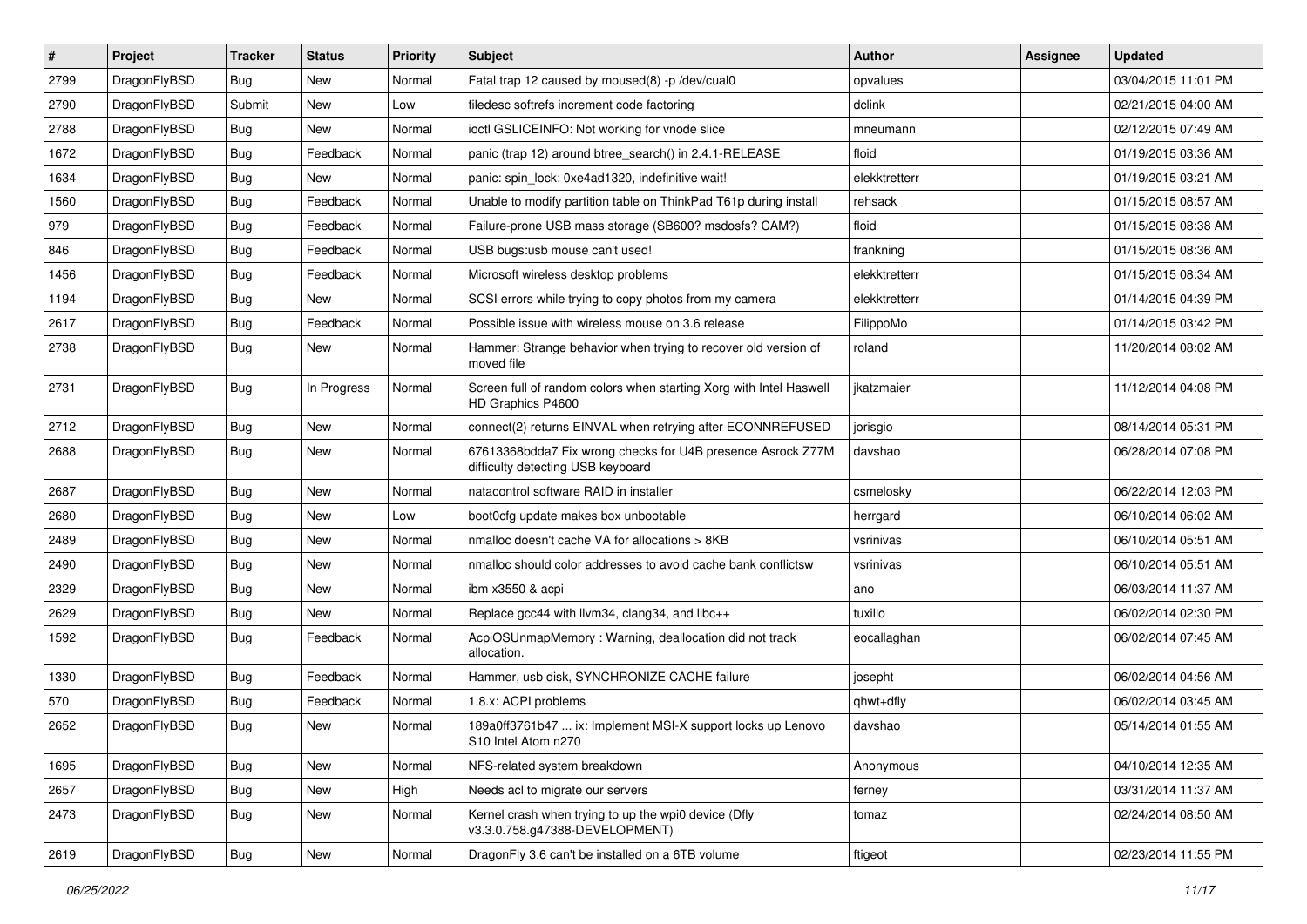| $\#$ | Project      | <b>Tracker</b> | <b>Status</b> | <b>Priority</b> | Subject                                                                                                        | <b>Author</b>     | Assignee | <b>Updated</b>      |
|------|--------------|----------------|---------------|-----------------|----------------------------------------------------------------------------------------------------------------|-------------------|----------|---------------------|
| 285  | DragonFlyBSD | Bug            | Feedback      | Low             | interrupt latency with re without ip address configured                                                        | thomas.nikolajsen |          | 02/20/2014 10:30 AM |
| 2645 | DragonFlyBSD | Bug            | <b>New</b>    | Normal          | panic with dsched fq and ioprio                                                                                | jyoung15          |          | 02/20/2014 07:29 AM |
| 1246 | DragonFlyBSD | Bug            | New           | Normal          | bad resolution (monitor desync) with livedvd                                                                   | Przem0l           |          | 02/18/2014 06:29 AM |
| 989  | DragonFlyBSD | Bug            | <b>New</b>    | Normal          | installer/fdisk trouble with wrapped values                                                                    | Discodestroyer    |          | 02/18/2014 06:27 AM |
| 1185 | DragonFlyBSD | Bug            | <b>New</b>    | High            | need a tool to merge changes into /etc                                                                         | wa1ter            |          | 02/18/2014 06:02 AM |
| 1193 | DragonFlyBSD | Bug            | New           | Normal          | kernel doesn't recognize cdrom drive                                                                           | nonsolosoft       |          | 01/25/2014 09:11 PM |
| 2626 | DragonFlyBSD | Bug            | New           | Normal          | iwn driver drops with error: "firmware error 'iwn_intr: fatal firmware<br>error"                               | rodyaj            |          | 01/09/2014 05:50 AM |
| 2622 | DragonFlyBSD | Bug            | <b>New</b>    | Normal          | VAIO FIT15E fn keys support                                                                                    | nonsolosoft       |          | 12/31/2013 01:31 AM |
| 2621 | DragonFlyBSD | Bug            | New           | Normal          | core dump using cdrom                                                                                          | nonsolosoft       |          | 12/27/2013 12:43 AM |
| 2620 | DragonFlyBSD | Bug            | <b>New</b>    | Normal          | moused problem                                                                                                 | FilippoMo         |          | 12/20/2013 10:32 AM |
| 2618 | DragonFlyBSD | Bug            | New           | Normal          | mouse problem on RELEASE-3_6_0                                                                                 | FilippoMo         |          | 12/20/2013 03:26 AM |
| 2556 | DragonFlyBSD | Bug            | Feedback      | Normal          | DragonFly v3.5.0.81.gd3479 - Process signal weirdness                                                          | tuxillo           |          | 12/17/2013 03:48 PM |
| 2611 | DragonFlyBSD | <b>Bug</b>     | New           | Normal          | Change in IP address results in network not working                                                            | phma              |          | 12/05/2013 07:55 PM |
| 2609 | DragonFlyBSD | Bug            | New           | Normal          | master: panic: assertion<br>"LWKT_TOKEN_HELD_ANY(vm_object_token(object))" failed in<br>swp_pager_lookup       | thomas.nikolajsen |          | 11/28/2013 11:36 AM |
| 2604 | DragonFlyBSD | Bug            | New           | Normal          | dell laptop does not boot with LATEST                                                                          | isenmann          |          | 11/20/2013 02:07 AM |
| 2598 | DragonFlyBSD | <b>Bug</b>     | New           | Normal          | i386 via USB Booting                                                                                           | mbzadegan         |          | 10/21/2013 02:28 AM |
| 2595 | DragonFlyBSD | <b>Bug</b>     | New           | Normal          | DragonFly 3.4.3 crashes on SUN Blade X6250 with Qlogic ISP 2432<br>FC card                                     | Turvamies         |          | 10/07/2013 11:53 AM |
| 2586 | DragonFlyBSD | Bug            | <b>New</b>    | Normal          | pf: "modulate" state seems problematic                                                                         | srussell          |          | 09/25/2013 07:36 PM |
| 2569 | DragonFlyBSD | Bug            | New           | Normal          | ctime NFS                                                                                                      | ferney            |          | 08/11/2013 04:35 AM |
| 2568 | DragonFlyBSD | <b>Bug</b>     | New           | Normal          | AHCI panic                                                                                                     | josepht           |          | 06/07/2013 05:52 PM |
| 2565 | DragonFlyBSD | <b>Bug</b>     | <b>New</b>    | Normal          | "ifconfig ix0 up" panic                                                                                        | ltpig402a         |          | 06/03/2013 05:46 AM |
| 2557 | DragonFlyBSD | <b>Bug</b>     | New           | Normal          | stock 3.4.1 kernel halts during booting if dm and dm_target_crypt<br>are loaded and RAID controller is present | phma              |          | 05/12/2013 10:38 PM |
| 2552 | DragonFlyBSD | Bug            | New           | Low             | hammer recovery should indicate progress                                                                       | phma              |          | 05/03/2013 12:13 AM |
| 2547 | DragonFlyBSD | Bug            | New           | High            | crashed while doing a dry run of pkg_rolling-replace                                                           | phma              |          | 04/18/2013 10:40 PM |
| 2136 | DragonFlyBSD | <b>Bug</b>     | <b>New</b>    | Normal          | socketpair() doesn't free file descriptors on copyout failure                                                  | vsrinivas         |          | 04/05/2013 09:13 AM |
| 2535 | DragonFlyBSD | <b>Bug</b>     | <b>New</b>    | Normal          | Imap processes apparentlt blocked on disk I/O                                                                  | ftigeot           |          | 04/02/2013 09:31 AM |
| 2529 | DragonFlyBSD | <b>Bug</b>     | New           | Low             | Sundance network adapter is not detected and attached                                                          | kworr             |          | 03/25/2013 02:29 AM |
| 2531 | DragonFlyBSD | <b>Bug</b>     | New           | Normal          | camcontrol fails to disable APM                                                                                | m.lombardi85      |          | 03/23/2013 12:28 PM |
| 1824 | DragonFlyBSD | <b>Bug</b>     | Feedback      | Normal          | kernel panic, x86, 2.7.3.859.ge5104                                                                            | akirchhoff135014  |          | 03/10/2013 07:49 AM |
| 1668 | DragonFlyBSD | <b>Bug</b>     | Feedback      | Normal          | Power button not working                                                                                       | elekktretterr     |          | 03/10/2013 06:22 AM |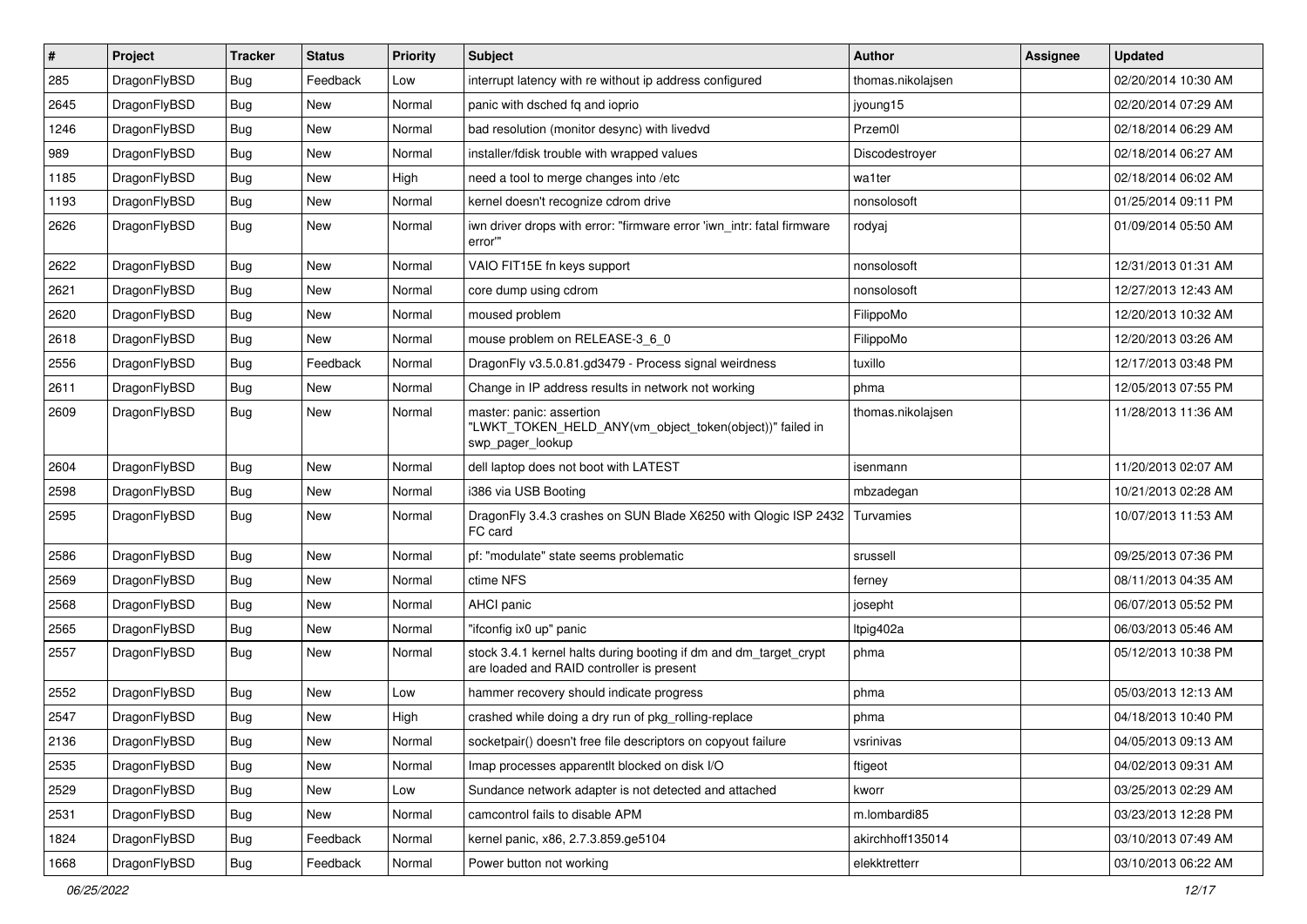| $\vert$ # | Project      | <b>Tracker</b> | <b>Status</b> | <b>Priority</b> | Subject                                                                                                                      | <b>Author</b>     | <b>Assignee</b> | <b>Updated</b>      |
|-----------|--------------|----------------|---------------|-----------------|------------------------------------------------------------------------------------------------------------------------------|-------------------|-----------------|---------------------|
| 1250      | DragonFlyBSD | Bug            | Feedback      | Normal          | Panic upon plugging an USB flash drive into the machine                                                                      | rumcic            |                 | 03/10/2013 05:17 AM |
| 1249      | DragonFlyBSD | Bug            | Feedback      | Normal          | panic: ffs vfree: freeing free inode                                                                                         | rumcic            |                 | 03/10/2013 05:13 AM |
| 1489      | DragonFlyBSD | <b>Bug</b>     | Feedback      | Normal          | panic: ufs dirbad: bad dir                                                                                                   | rumcic            |                 | 03/10/2013 04:34 AM |
| 1502      | DragonFlyBSD | <b>Bug</b>     | In Progress   | Normal          | Lock while deleting files from nohistory HAMMER directories                                                                  | hasso             |                 | 03/10/2013 04:28 AM |
| 1563      | DragonFlyBSD | Bug            | Feedback      | Normal          | reset(1) doesn't reset terminal to the defaults                                                                              | hasso             |                 | 03/10/2013 04:17 AM |
| 1144      | DragonFlyBSD | <b>Bug</b>     | Feedback      | Normal          | Incorrect clock under KVM                                                                                                    | msylvan           |                 | 03/09/2013 01:17 PM |
| 725       | DragonFlyBSD | Bug            | In Progress   | Low             | 'make distribution' fails w/'ro' /usr/obi                                                                                    | c.turner          |                 | 03/09/2013 01:01 PM |
| 331       | DragonFlyBSD | Bug            | In Progress   | Normal          | ftpsesame (aka Bridging S01E03)                                                                                              | bastyaelvtars     |                 | 03/09/2013 12:28 PM |
| 2520      | DragonFlyBSD | Bug            | New           | Normal          | panic: assertion "IS_SERIALIZED((ifp->if_serializer))" failed in<br>if_default_serialize_assert at /usr/src/sys/net/if.c:437 | ano               |                 | 03/09/2013 12:14 AM |
| 2493      | DragonFlyBSD | Bug            | <b>New</b>    | Normal          | vidcontrol: invalid video mode name                                                                                          | Svarov            |                 | 01/24/2013 09:55 AM |
| 2288      | DragonFlyBSD | <b>Bug</b>     | Feedback      | Normal          | Random IO performance loss introduced since January 1st                                                                      | lentferj          |                 | 01/23/2013 04:21 PM |
| 2396      | DragonFlyBSD | Bug            | Feedback      | High            | Latest 3.1 development version core dumps while destroying master<br><b>PFS</b>                                              | sgeorge           |                 | 01/23/2013 04:10 PM |
| 2436      | DragonFlyBSD | Bug            | <b>New</b>    | Normal          | panic: assertion "lp->lwp_qcpu == dd->cpuid" failed in<br>dfly acquire curproc                                               | thomas.nikolajsen |                 | 01/23/2013 11:07 AM |
| 2499      | DragonFlyBSD | Bug            | In Progress   | Urgent          | DRAGONFLY_3_2 lockd not responding correctly                                                                                 | Nerzhul           |                 | 01/22/2013 12:47 PM |
| 2453      | DragonFlyBSD | <b>Bug</b>     | <b>New</b>    | Normal          | panic: assertion "gd->gd spinlocks == $0$ " failed                                                                           | Johannes.Hofmann  |                 | 11/12/2012 12:54 PM |
| 2444      | DragonFlyBSD | <b>Bug</b>     | New           | Normal          | Crash during Hammer overnight cleanup                                                                                        | justin            |                 | 11/04/2012 07:58 AM |
| 2434      | DragonFlyBSD | Bug            | <b>New</b>    | Normal          | BTX Halted - Boot fails on USB/GUI                                                                                           | lucmv             |                 | 10/17/2012 08:12 PM |
| 1525      | DragonFlyBSD | <b>Bug</b>     | <b>New</b>    | Normal          | boehm-gc problems                                                                                                            | hasso             |                 | 10/13/2012 07:13 PM |
| 2430      | DragonFlyBSD | Bug            | New           | Normal          | Alternate Password Hash method                                                                                               | robin.carey1      |                 | 10/07/2012 06:28 AM |
| 2421      | DragonFlyBSD | Bug            | <b>New</b>    | High            | Kernel panic: vm_fault: page 0xc0f70000 not busy!                                                                            | lentferj          |                 | 10/03/2012 08:16 AM |
| 2423      | DragonFlyBSD | Bug            | New           | Urgent          | After multiple panics/locks, hitting KKASSERT in<br>hammer_init_cursor                                                       | rumcic            |                 | 09/18/2012 02:28 AM |
| 2182      | DragonFlyBSD | Bug            | New           | Normal          | if msk PHY FIFO underrun/overflow                                                                                            | nonsolosoft       |                 | 09/03/2012 06:39 AM |
| 2296      | DragonFlyBSD | Bug            | In Progress   | High            | panic: assertion "m->wire count > 0" failed                                                                                  | thomas.nikolajsen |                 | 08/30/2012 06:09 AM |
| 2412      | DragonFlyBSD | Bug            | New           | Normal          | wlan0 fails to get address via dhclient                                                                                      | nonsolosoft       |                 | 08/30/2012 05:55 AM |
| 2403      | DragonFlyBSD | <b>Bug</b>     | New           | Low             | newfs -E doesn't handle /dev/serno device names properly                                                                     | ftigeot           |                 | 08/17/2012 05:07 AM |
| 2369      | DragonFlyBSD | <b>Bug</b>     | New           | Normal          | panic: Bad link elm 0xffffffe07edf6068 next->prev != elm                                                                     | jaydg             |                 | 08/15/2012 03:04 AM |
| 2347      | DragonFlyBSD | <b>Bug</b>     | Feedback      | High            | Hammer PFSes destroy does not give back full space allocated to<br><b>PFS</b>                                                | sgeorge           |                 | 07/19/2012 01:11 AM |
| 2084      | DragonFlyBSD | Bug            | New           | Normal          | DFBSD v2.11.0.242.g4d317 - panic: zone: entry not free                                                                       | tuxillo           |                 | 07/03/2012 01:23 AM |
| 2389      | DragonFlyBSD | Bug            | New           | Normal          | computer crashed while listing processes                                                                                     | phma              |                 | 06/18/2012 02:49 PM |
| 2387      | DragonFlyBSD | Bug            | New           | Normal          | hammer ignores -t during dedup                                                                                               | phma              |                 | 06/17/2012 12:30 PM |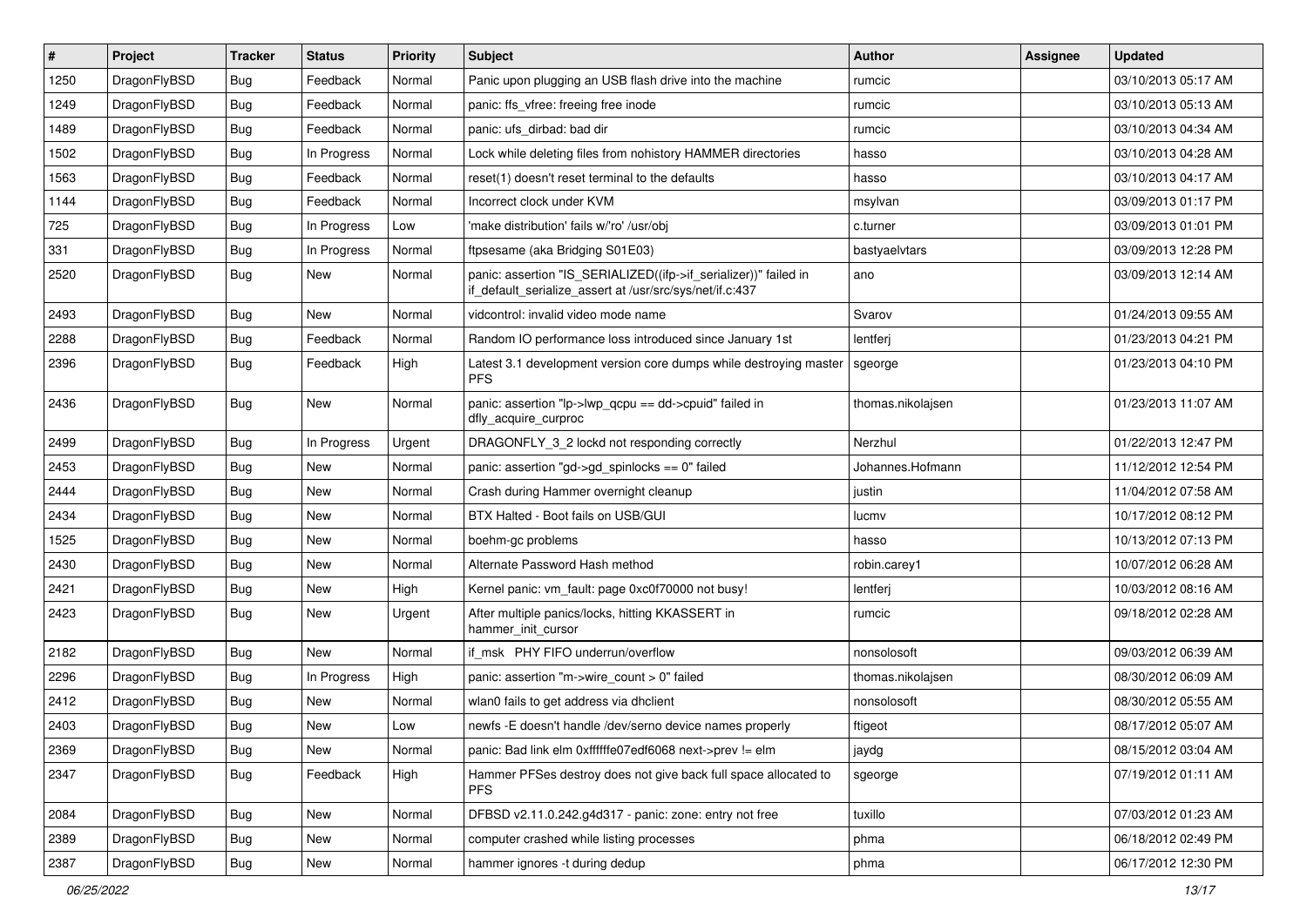| $\sharp$ | Project      | <b>Tracker</b> | <b>Status</b> | <b>Priority</b> | Subject                                                                                                    | Author        | Assignee | <b>Updated</b>      |
|----------|--------------|----------------|---------------|-----------------|------------------------------------------------------------------------------------------------------------|---------------|----------|---------------------|
| 2371     | DragonFlyBSD | <b>Bug</b>     | New           | Normal          | Timezone problem with America/Sao_Paulo                                                                    | raitech       |          | 05/17/2012 01:42 PM |
| 2061     | DragonFlyBSD | Bug            | New           | Normal          | USB keyboard boot panic                                                                                    | sjg           |          | 05/04/2012 12:20 AM |
| 2316     | DragonFlyBSD | <b>Bug</b>     | New           | Normal          | Ungraceful invalid password handling for adding a new user in the<br>installer                             | rune          |          | 04/27/2012 11:23 PM |
| 2351     | DragonFlyBSD | Bug            | In Progress   | Normal          | DFBSD v3.1.0.579.g44ccf - Stuck during startup, random freezes                                             | tuxillo       |          | 04/24/2012 08:21 AM |
| 2345     | DragonFlyBSD | <b>Bug</b>     | In Progress   | Normal          | DFBSD v3.1.0.457.gd679f - NFS panic on diskless station                                                    | tuxillo       |          | 04/07/2012 05:22 PM |
| 2090     | DragonFlyBSD | Bug            | Feedback      | Normal          | snd_hda does not support headphone automute                                                                | justin        |          | 03/29/2012 08:03 PM |
| 2331     | DragonFlyBSD | Bug            | New           | Normal          | reading mouse mode from unopen file descriptor hangs mouse<br>driver                                       | phma          |          | 03/14/2012 09:43 AM |
| 2324     | DragonFlyBSD | Bug            | New           | Normal          | natacotrol support > 2TB not working even after the ftigeot patch                                          | zenny         |          | 03/03/2012 01:00 AM |
| 1669     | DragonFlyBSD | <b>Bug</b>     | In Progress   | Normal          | Drive wont open using button                                                                               | elekktretterr |          | 02/29/2012 12:05 PM |
| 1860     | DragonFlyBSD | <b>Bug</b>     | Feedback      | Normal          | Panic while creating UFS fs on vn(4) for initrd                                                            | matthias      |          | 02/29/2012 07:16 AM |
| 2081     | DragonFlyBSD | Bug            | Feedback      | Normal          | Panic on device "detach" / "failure"                                                                       | vsrinivas     |          | 02/29/2012 07:11 AM |
| 2319     | DragonFlyBSD | <b>Bug</b>     | New           | Normal          | crypt/passwd forward compat                                                                                | c.turner1     |          | 02/28/2012 12:39 PM |
| 2311     | DragonFlyBSD | Bug            | New           | Normal          | Xorg crash having something to do with drm                                                                 | phma          |          | 02/22/2012 09:59 AM |
| 2297     | DragonFlyBSD | <b>Bug</b>     | <b>New</b>    | Normal          | strange NFS (client) error messages / problems                                                             | Anonymous     |          | 02/19/2012 02:59 PM |
| 2308     | DragonFlyBSD | <b>Bug</b>     | New           | Normal          | System freeze when unloading snd_hda                                                                       | jaydg         |          | 02/19/2012 07:15 AM |
| 2306     | DragonFlyBSD | Bug            | New           | Normal          | a crash starts the kernel debugger in text mode, but just reboots in X                                     | phma          |          | 02/11/2012 08:02 PM |
| 2292     | DragonFlyBSD | <b>Bug</b>     | New           | Normal          | re interface with jumbo frames (mtu larger than 1500) hangs after<br>some traffic                          | Anonymous     |          | 01/31/2012 12:11 AM |
| 2283     | DragonFlyBSD | <b>Bug</b>     | <b>New</b>    | Normal          | DFBSD DragonFly v2.13.0.957.g4f459 - pmap_release: page<br>should already be gone 0xc27120bc               | tuxillo       |          | 01/23/2012 03:03 AM |
| 2141     | DragonFlyBSD | Bug            | <b>New</b>    | Urgent          | loader and/or documentation broken                                                                         | sjg           |          | 01/20/2012 10:51 AM |
| 2282     | DragonFlyBSD | <b>Bug</b>     | In Progress   | Normal          | gdb segfaults with certain corefiles                                                                       | tuxillo       |          | 01/18/2012 04:40 PM |
| 2254     | DragonFlyBSD | <b>Bug</b>     | New           | Normal          | panic: assertion "ref < &td->td_toks_end" failed in lwkt_gettoken at<br>/usr/src/sys/kern/lwkt_token.c:588 | eocallaghan   |          | 12/05/2011 10:21 PM |
| 2167     | DragonFlyBSD | <b>Bug</b>     | <b>New</b>    | Normal          | shutdown/reboot fails after uptime msg                                                                     | marino        |          | 11/28/2011 03:01 AM |
| 2248     | DragonFlyBSD | <b>Bug</b>     | New           | Normal          | sysctl panic                                                                                               | pavalos       |          | 11/23/2011 06:23 PM |
| 2245     | DragonFlyBSD | Bug            | New           | Normal          | panic: assertion "ref < &td->td_toks_end" failed in lwkt_gettoken at<br>/usr/src/sys/kern/lwkt_token.c:588 | juanfra684    |          | 11/22/2011 07:41 PM |
| 2224     | DragonFlyBSD | <b>Bug</b>     | New           | Normal          | v2.13.0.291.gaa7ec - Panic on fq while installing world                                                    | tuxillo       |          | 11/18/2011 01:40 AM |
| 2210     | DragonFlyBSD | Bug            | New           | Normal          | Bugtracker cannot assign default project for new users                                                     | ahuete.devel  |          | 11/17/2011 11:30 AM |
| 2199     | DragonFlyBSD | <b>Bug</b>     | <b>New</b>    | Normal          | screen segfaults if utmpx isn't present                                                                    | pavalos       |          | 11/15/2011 10:52 PM |
| 2098     | DragonFlyBSD | Submit         | New           | Normal          | [PATCH] correct ath man page example<br>(/usr/src/share/man/man4/ath.4)                                    | nobody        |          | 11/15/2011 12:27 AM |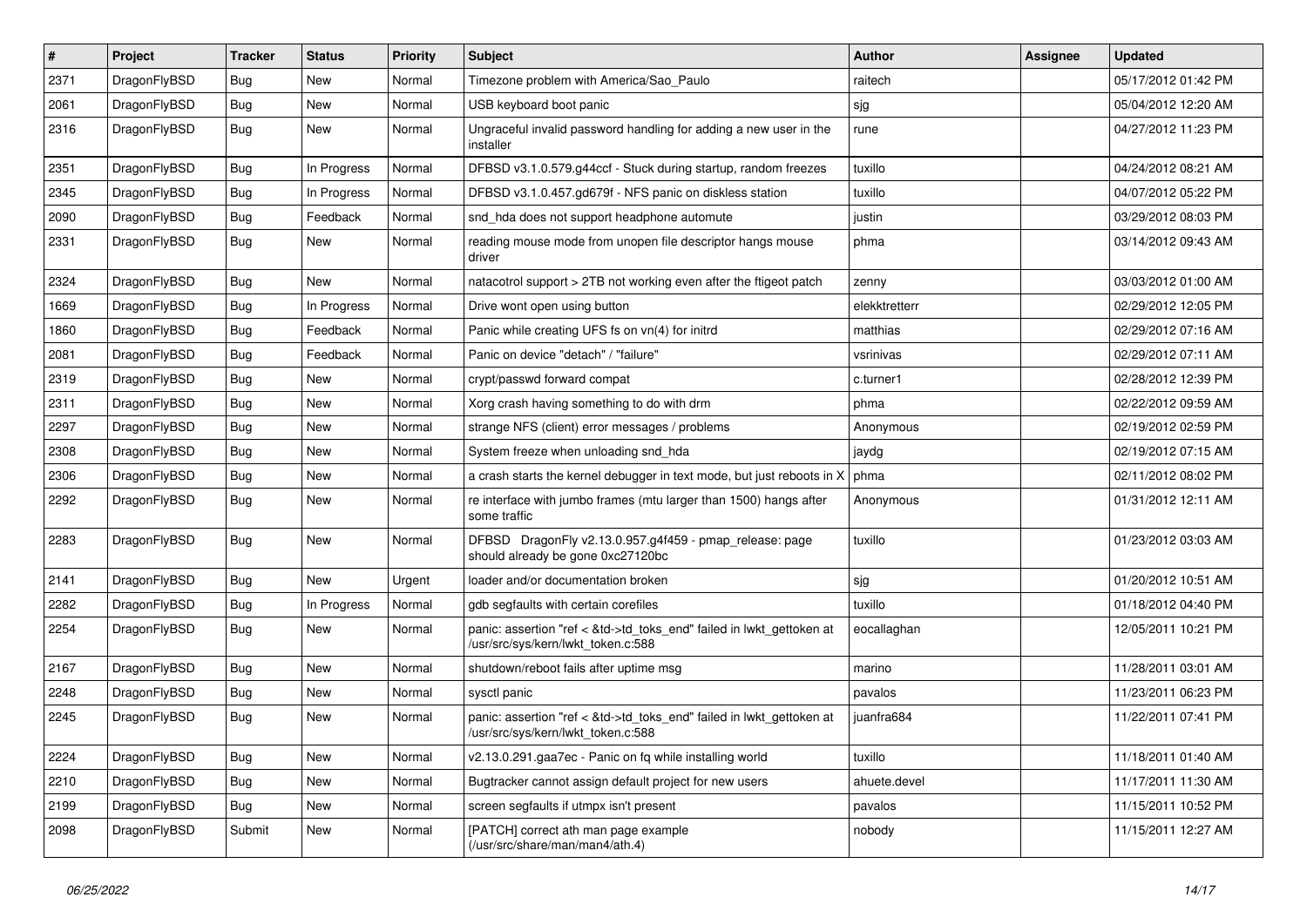| #    | Project      | <b>Tracker</b> | <b>Status</b> | <b>Priority</b> | Subject                                                                                    | Author       | <b>Assignee</b> | <b>Updated</b>      |
|------|--------------|----------------|---------------|-----------------|--------------------------------------------------------------------------------------------|--------------|-----------------|---------------------|
| 2171 | DragonFlyBSD | Bug            | New           | Normal          | DFBSD v2.13.0.151.gdc8442 - panic: assertion "(*ptep &<br>(PG MANAGED PG V)) == PG V"      | tuxillo      |                 | 11/04/2011 05:06 PM |
| 2045 | DragonFlyBSD | <b>Bug</b>     | <b>New</b>    | Normal          | ral(4): Fatal trap 12: page fault while in kernel mode (two panics)                        | herrgard     |                 | 11/03/2011 05:34 PM |
| 2166 | DragonFlyBSD | Bug            | New           | Normal          | DFBSD v2.13.0.109.g05b9d - Strange lockups                                                 | tuxillo      |                 | 10/29/2011 11:20 AM |
| 2161 | DragonFlyBSD | <b>Bug</b>     | New           | Normal          | Outdated xorg.conf file gets installed into etc and screws up mouse                        | eocallaghan  |                 | 10/27/2011 01:51 PM |
| 2164 | DragonFlyBSD | <b>Bug</b>     | New           | Normal          | panic on reboot from usb.                                                                  | eocallaghan  |                 | 10/27/2011 09:29 AM |
| 2158 | DragonFlyBSD | <b>Bug</b>     | <b>New</b>    | Normal          | iwn panics with assertion on boot.                                                         | eocallaghan  |                 | 10/24/2011 04:13 PM |
| 2154 | DragonFlyBSD | <b>Bug</b>     | New           | Normal          | vkernel copyout() doesn't return EFAULT on error                                           | vsrinivas    |                 | 10/20/2011 03:53 AM |
| 2153 | DragonFlyBSD | Bug            | New           | Normal          | Too many unuseful warnings at boot                                                         | juanfra684   |                 | 10/18/2011 10:16 PM |
| 2140 | DragonFlyBSD | Bug            | <b>New</b>    | High            | hammer_io_delallocate panic with 'duplicate entry' message                                 | ttw          |                 | 10/07/2011 12:22 PM |
| 2138 | DragonFlyBSD | <b>Bug</b>     | New           | Normal          | > 100% CPU usage                                                                           | robin.carey1 |                 | 09/26/2011 12:20 PM |
| 2129 | DragonFlyBSD | Bug            | <b>New</b>    | Normal          | DFBSD v2.11.0.661.gf9438 i386 - panic: lockmgr thrd_sleep                                  | tuxillo      |                 | 09/05/2011 09:49 AM |
| 2124 | DragonFlyBSD | Bug            | New           | Normal          | getty repeating too quickly on port /dev/ttyv0                                             | sgeorge.ml   |                 | 09/01/2011 04:28 AM |
| 2125 | DragonFlyBSD | Bug            | <b>New</b>    | Normal          | Weird garbage in dmesg                                                                     | herrgard     |                 | 08/30/2011 08:04 PM |
| 2123 | DragonFlyBSD | Bug            | New           | Normal          | hammer is losing files                                                                     | schmir       |                 | 08/30/2011 07:56 PM |
| 2115 | DragonFlyBSD | <b>Bug</b>     | New           | Normal          | [msk] system freeze after receive some paquet                                              | bsdsx        |                 | 08/22/2011 10:22 AM |
| 2117 | DragonFlyBSD | Bug            | New           | High            | ACPI and/or bce(4) problem with 2.11.0.673.g0d557 on HP DL380<br>G <sub>6</sub>            | pauska       |                 | 08/22/2011 10:15 AM |
| 2107 | DragonFlyBSD | Bug            | New           | Normal          | 2.10.1 sata dvd drive issue                                                                | ausppc       |                 | 07/31/2011 08:41 PM |
| 2104 | DragonFlyBSD | Bug            | <b>New</b>    | Normal          | network configuration seg. fault on install CD                                             | navratil     |                 | 07/26/2011 07:55 AM |
| 2099 | DragonFlyBSD | <b>Bug</b>     | New           | Normal          | page fault panic in vm system                                                              | pavalos      |                 | 07/10/2011 08:51 AM |
| 1867 | DragonFlyBSD | Bug            | New           | Normal          | it(4) motherboard and fan problems                                                         | tuxillo      |                 | 07/08/2011 10:48 AM |
| 2095 | DragonFlyBSD | <b>Bug</b>     | New           | Low             | Running installer post-install: Unsupported DFUI transport "                               | greenrd      |                 | 06/26/2011 09:20 AM |
| 2094 | DragonFlyBSD | <b>Bug</b>     | New           | Normal          | Segfault when gdb printing backtrace from core dump                                        | greenrd      |                 | 06/25/2011 04:14 PM |
| 2071 | DragonFlyBSD | Bug            | New           | High            | Panic on assertion: (int)(flg->seq - seq) > 0 in hammer_flusher_flush<br>after inode error | vsrinivas    |                 | 06/12/2011 07:59 AM |
| 2085 | DragonFlyBSD | Bug            | New           | Normal          | panic: assertion: (m->flags & PG_MAPPED) == 0 in<br>vm_page_free_toq                       | vsrinivas    |                 | 06/10/2011 07:48 AM |
| 2080 | DragonFlyBSD | Bug            | New           | Normal          | panic: lockmgr thrd sleep: called from interrupt, ipi, or hard code<br>section             | rumcic       |                 | 05/30/2011 05:06 PM |
| 2082 | DragonFlyBSD | <b>Bug</b>     | New           | Normal          | dfbsd 2.10.1 amd64 - mc port build error with 'bmake bin-install'                          | sun-doctor   |                 | 05/25/2011 07:18 PM |
| 2078 | DragonFlyBSD | <b>Bug</b>     | New           | Normal          | DFBSD i386 v2.11.0.201.g3ed2f - Panic during installworld into a<br>vn0 device             | tuxillo      |                 | 05/19/2011 07:50 PM |
| 2077 | DragonFlyBSD | <b>Bug</b>     | New           | Normal          | USB devices conflicting                                                                    | srussell     |                 | 05/17/2011 05:12 PM |
| 2072 | DragonFlyBSD | <b>Bug</b>     | New           | Normal          | Fatal trap 12: stopped at lwkt_send_ipiq3                                                  | rumcic       |                 | 05/17/2011 04:12 AM |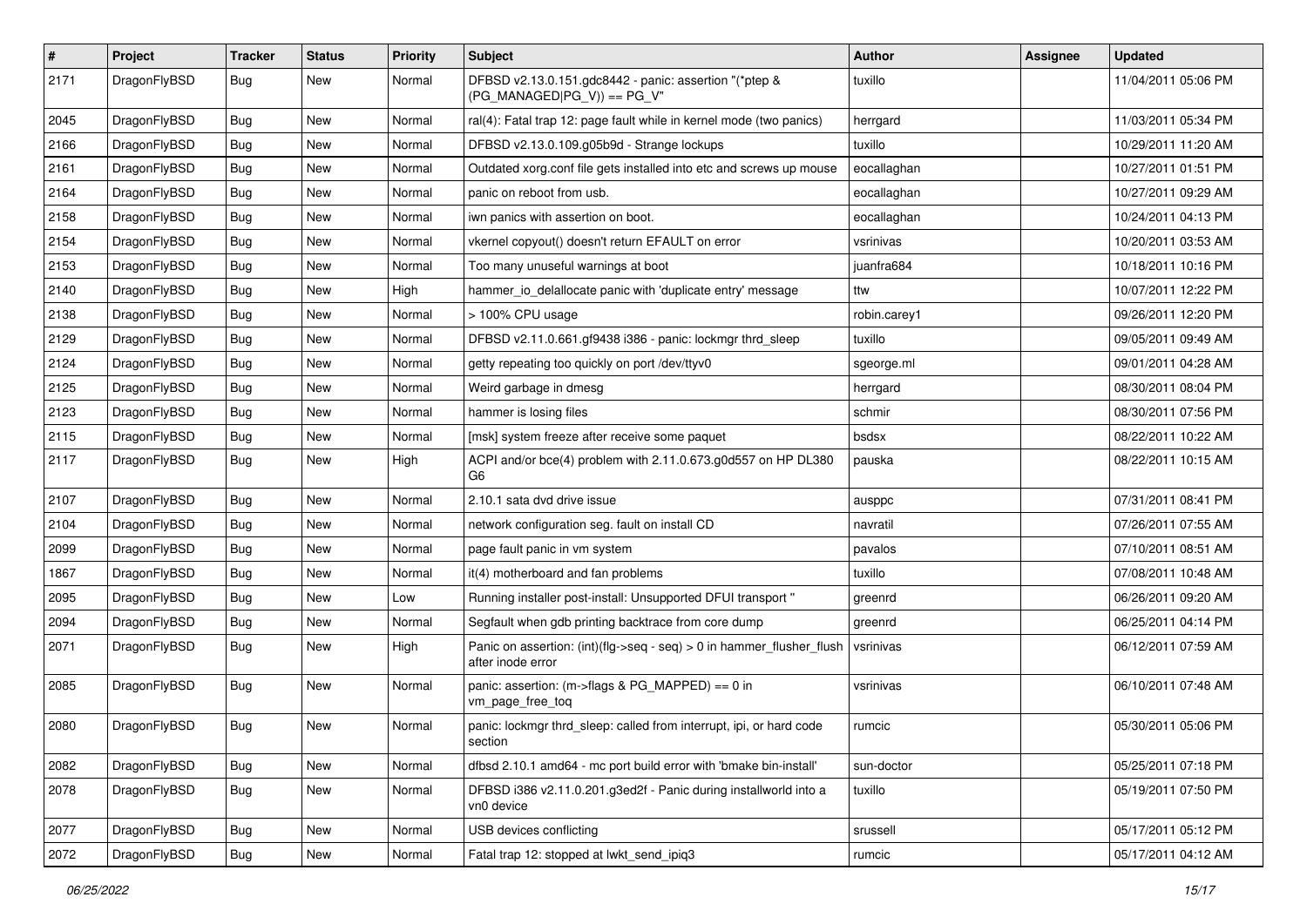| $\vert$ # | Project      | <b>Tracker</b> | <b>Status</b> | Priority | <b>Subject</b>                                                                                                                                                                                    | Author             | Assignee | <b>Updated</b>      |
|-----------|--------------|----------------|---------------|----------|---------------------------------------------------------------------------------------------------------------------------------------------------------------------------------------------------|--------------------|----------|---------------------|
| 2075      | DragonFlyBSD | <b>Bug</b>     | <b>New</b>    | Normal   | pflogd on x86 64                                                                                                                                                                                  | fanch              |          | 05/16/2011 04:04 PM |
| 1874      | DragonFlyBSD | <b>Bug</b>     | <b>New</b>    | Normal   | mpd listening on all IPs, accepting only on one                                                                                                                                                   | rumcic             |          | 05/08/2011 01:01 PM |
| 2052      | DragonFlyBSD | <b>Bug</b>     | <b>New</b>    | Normal   | Kernel panic: CPU APIC ID out of range                                                                                                                                                            | Anonymous          |          | 05/02/2011 11:06 AM |
| 2055      | DragonFlyBSD | Bug            | New           | Normal   | $ssh + IPV6 + bridge \Rightarrow$ connection freezes                                                                                                                                              | steve              |          | 04/24/2011 07:13 PM |
| 2051      | DragonFlyBSD | <b>Bug</b>     | <b>New</b>    | Normal   | No ipv6 lan route entry created on 2.10                                                                                                                                                           | ftigeot            |          | 04/21/2011 10:37 AM |
| 2048      | DragonFlyBSD | Bug            | <b>New</b>    | Normal   | panic: ffs sync: rofs mod                                                                                                                                                                         | pavalos            |          | 04/12/2011 05:45 AM |
| 1984      | DragonFlyBSD | <b>Bug</b>     | <b>New</b>    | Normal   | hammer mount fails after crash - HAMMER: FIFO record bad head<br>signature                                                                                                                        | thomas.nikolajsen  |          | 03/08/2011 06:57 PM |
| 2004      | DragonFlyBSD | <b>Bug</b>     | <b>New</b>    | Normal   | LWKT_WAIT_IPIQ panic                                                                                                                                                                              | steve              |          | 03/08/2011 05:46 PM |
| 2008      | DragonFlyBSD | <b>Bug</b>     | New           | Normal   | lwkt setcpu remote: td->td flags 00800621 console flood                                                                                                                                           | pavalos            |          | 03/06/2011 09:37 PM |
| 2020      | DragonFlyBSD | <b>Bug</b>     | <b>New</b>    | Low      | Port brcm80211 driver from Linux to DragonFly BSD                                                                                                                                                 | studer             |          | 03/05/2011 10:54 PM |
| 1990      | DragonFlyBSD | Bug            | New           | Normal   | /mnt too large to mount                                                                                                                                                                           | peur.neu           |          | 02/16/2011 11:24 PM |
| 1873      | DragonFlyBSD | <b>Bug</b>     | New           | Normal   | Panic upon usb mouse detach and reattaching                                                                                                                                                       | rumcic             |          | 02/01/2011 09:53 AM |
| 1949      | DragonFlyBSD | <b>Bug</b>     | New           | Normal   | iwn panic                                                                                                                                                                                         | pavalos            |          | 01/30/2011 03:21 AM |
| 1961      | DragonFlyBSD | <b>Bug</b>     | New           | Normal   | Can't create dump from DDB                                                                                                                                                                        | shamaz             |          | 01/29/2011 09:02 PM |
| 1884      | DragonFlyBSD | <b>Bug</b>     | New           | Normal   | System completely freezes while listening music (devbuf: malloc<br>limit exceeded)                                                                                                                | shamaz             |          | 01/24/2011 05:00 PM |
| 1959      | DragonFlyBSD | <b>Bug</b>     | New           | Normal   | DFBSD v2.9.1.422.gc98f2 - Panic during boot - IPv6 and PF                                                                                                                                         | tuxillo            |          | 01/13/2011 03:37 AM |
| 1951      | DragonFlyBSD | <b>Bug</b>     | New           | Normal   | dma timeouts at phyaddr on a good hdd                                                                                                                                                             | peur.neu           |          | 01/04/2011 07:12 AM |
| 1944      | DragonFlyBSD | <b>Bug</b>     | New           | Normal   | panic: backing object 0xdea7b258 was somehow re-referenced<br>during collapse!                                                                                                                    | sepherosa          |          | 12/27/2010 02:06 AM |
| 1943      | DragonFlyBSD | <b>Bug</b>     | New           | Normal   | hammer assertion panic                                                                                                                                                                            | peter              |          | 12/27/2010 12:45 AM |
| 1941      | DragonFlyBSD | <b>Bug</b>     | New           | Normal   | wlan config crash                                                                                                                                                                                 | abandon.every.hope |          | 12/24/2010 07:54 PM |
| 599       | DragonFlyBSD | <b>Bug</b>     | New           | Urgent   | 1.9.0 reproducable panic                                                                                                                                                                          | pavalos            |          | 12/22/2010 01:08 AM |
| 1939      | DragonFlyBSD | <b>Bug</b>     | <b>New</b>    | Normal   | Panic on nightly build and stress test box                                                                                                                                                        | lentferi           |          | 12/18/2010 08:41 AM |
| 1935      | DragonFlyBSD | <b>Bug</b>     | <b>New</b>    | Normal   | mouse does not work after switching between x and console                                                                                                                                         | shamaz             |          | 12/13/2010 10:06 AM |
| 1463      | DragonFlyBSD | Bug            | <b>New</b>    | Normal   | Mountroot before drives are initialized                                                                                                                                                           | elekktretterr      |          | 12/07/2010 01:30 PM |
| 1923      | DragonFlyBSD | <b>Bug</b>     | <b>New</b>    | Normal   | Abysmal NFS performance with IPv6                                                                                                                                                                 | ftigeot            |          | 12/05/2010 09:34 PM |
| 1917      | DragonFlyBSD | <b>Bug</b>     | <b>New</b>    | Normal   | panic: assertion: (RB EMPTY(&ip->rec tree) && (ip->flags &<br>HAMMER_INODE_XDIRTY) == 0)    (!RB_EMPTY(&ip->rec_tree)<br>&& (ip->flags & HAMMER_INODE_XDIRTY) != 0) in<br>hammer_flush_inode_done | qhwt.dfly          |          | 11/24/2010 03:23 AM |
| 1920      | DragonFlyBSD | Bug            | New           | High     | system hangs                                                                                                                                                                                      | zhtw               |          | 11/22/2010 08:59 AM |
| 1916      | DragonFlyBSD | Bug            | <b>New</b>    | Normal   | Constant crashes on x86_64 with UFS                                                                                                                                                               | lentferj           |          | 11/21/2010 07:40 PM |